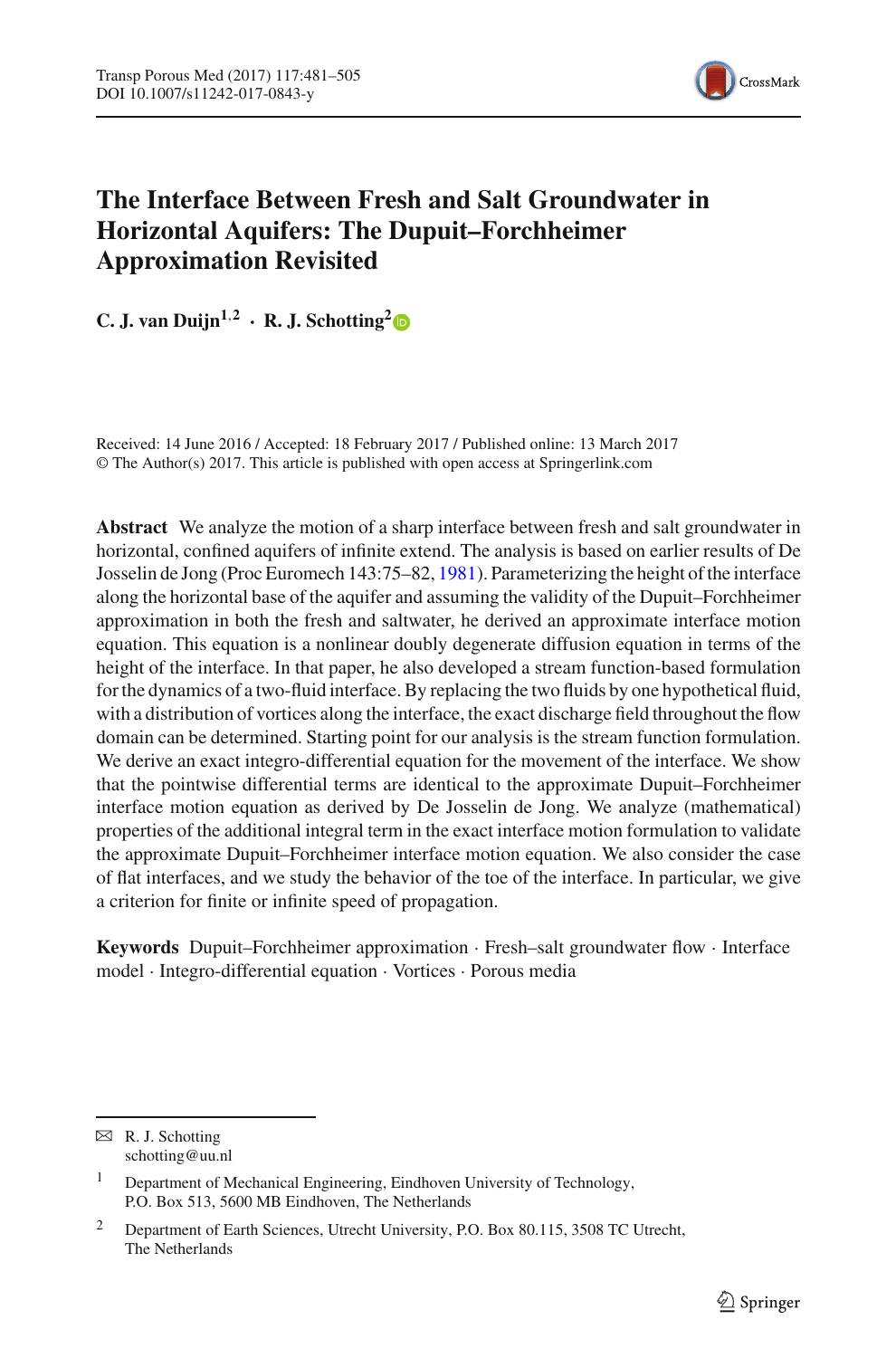## **1 Introduction**

The study of simultaneous movement of fresh and salt groundwater is generally motivated by practical environmental problems such as seawater intrusion in coastal aquifers, upconing of saltwater under freshwater supply wells and seepage of brackish water in polder areas. An important aspect in such problems is the prediction of the position, and movement of the diffusive/dispersive mixing zone between fresh and salt groundwater in aquifers is required. The interest in fresh–salt groundwater problems dates back to the late nineteenth century, when [Ghyben](#page-23-1) [\(1888](#page-23-1)) and [Herzberg](#page-23-2) [\(1901\)](#page-23-2) independently estimated the thickness of a fresh water lens in a coastal aquifer by considering a stationary fresh/salt interface, see also [Verruijt](#page-24-0) [\(1980](#page-24-0)).

Field observations show that in many cases of practical interest the width of the mixing zone between the fluids is small compared to the vertical and horizontal extensions of the aquifer. This allows to disregard the mixing zone, resulting in a sharp interface model. Though relatively straightforward to formulate, fresh–salt interface problems pose many serious mathematical difficulties. The time-dependent case for incompressible fluids yields two-phase free boundary problems for which only partial existence and uniqueness results are known, see, e.g., [Duchon and Robert](#page-23-3) [\(1985](#page-23-3), [1986](#page-23-4)) and [Chan Hong and Hilhorst](#page-23-5) [\(1987\)](#page-23-5). One of the main difficulties concerns the regularity of the free boundary. A detailed numerical approach was given by [Chan Hong et al.](#page-23-6) [\(1989](#page-23-6)). Many saltwater intrusion problems can be con[sidered](#page-24-1) [stationary.](#page-24-1) [Examples](#page-24-1) [are](#page-24-1) [given](#page-24-1) [in](#page-24-1) [Bear and Verruijt](#page-23-7) [\(1987](#page-23-7)) and by Paster and Dagan [\(2007,](#page-24-1) [2008](#page-24-2)). For stationary problems, rigorous mathematical results are known, see [Van Duijn and Alt](#page-24-3) [\(1990,](#page-24-3) [1993](#page-24-4)) and [17]. [Choquet et al.](#page-23-8) [\(2015\)](#page-23-8) considers an interesting approach for the time-dependent interface problem, see also [Jazar and Monneau](#page-23-9) [\(2014\)](#page-23-9). There [is](#page-23-10) [extensive](#page-23-10) [engineering](#page-23-10) [literature](#page-23-10) [available.](#page-23-10) [For](#page-23-10) [this,](#page-23-10) [we](#page-23-10) [refer](#page-23-10) [to,](#page-23-10) [e.g.,](#page-23-10) Dawson and Adnan [\(2015\)](#page-23-10), [Oude Essink](#page-24-5) [\(2001\)](#page-24-5) and the books of [Bear](#page-23-11) [\(1979\)](#page-23-11), [Bear et al.](#page-23-12) [\(1999\)](#page-23-12) and [Bear and Verruijt](#page-23-7) [\(1987](#page-23-7)). Recently, there is renewed interest in interface problems related to CO2-storage, see [Nordbotten and Celia](#page-24-6) [\(2012](#page-24-6)).

Probably the most important simplification in groundwater flow is the so-called Dupuit– Forchheimer approximation, to which we will refer in this paper as the 'Dupuit approxi-mation,' see [Dupuit](#page-23-13) [\(1863\)](#page-23-13) and [Forchheimer](#page-23-14) [\(1886\)](#page-23-14). The Dupuit approximation, originally formulated for groundwater in an unconfined aquifer with constant density, assumes that the pressure distribution below the groundwater table is hydrostatic, implying that the horizontal component of the specific discharge vector is constant over the depth. The Dupuit approximation reduces the complexity of a hydrogeological problem by reducing the number of space dimensions of the problem by one. The Dupuit formulation of a problem can also be the result of averaging of certain variables in the vertical direction, see, e.g., [Strack et al.](#page-24-7) [\(2006](#page-24-7)), [Huppert and Woods](#page-23-15) [\(1995](#page-23-15)), [Bakker](#page-23-16) [\(1989\)](#page-23-16), [Strack and Bakker](#page-24-8) [\(1995\)](#page-24-8), Danilov and Katz [\(1980\)](#page-23-17) and in particular [Yortsos](#page-24-9) [\(1995\)](#page-24-9). More recently, sharp interface models in conjunction with the Dupuit approximation were studied in the framework of geological storage of CO2, see, e.g., [Gasda et al.](#page-23-18) [\(2011](#page-23-18)), [Nordbotten and Dahle](#page-24-10) [\(2011](#page-24-10)), and for a rather complete overview the book by [Nordbotten and Celia](#page-24-6) [\(2012](#page-24-6)).

Inspired by the unpublished work of the Dutch engineer J.H. Edelman, [De Josselin de Jong](#page-23-19) [\(1960](#page-23-19), [1977](#page-23-20), [1969\)](#page-23-21) developed a mathematical formulation for the dynamics of a two-fluid interface, using the stream function as flow variable. In this formulation, one replaces the two different homogeneous fluids by one hypothetical fluid with a distribution of vortices along the interface. The strength of the vortices, resulting from horizontal density gradients, is chosen to obtain the correct discharge field throughout the flow domain. Note that [Kidder](#page-23-22) [\(1956](#page-23-22)) addressed a similar problem in an aquifer of finite length using the velocity potential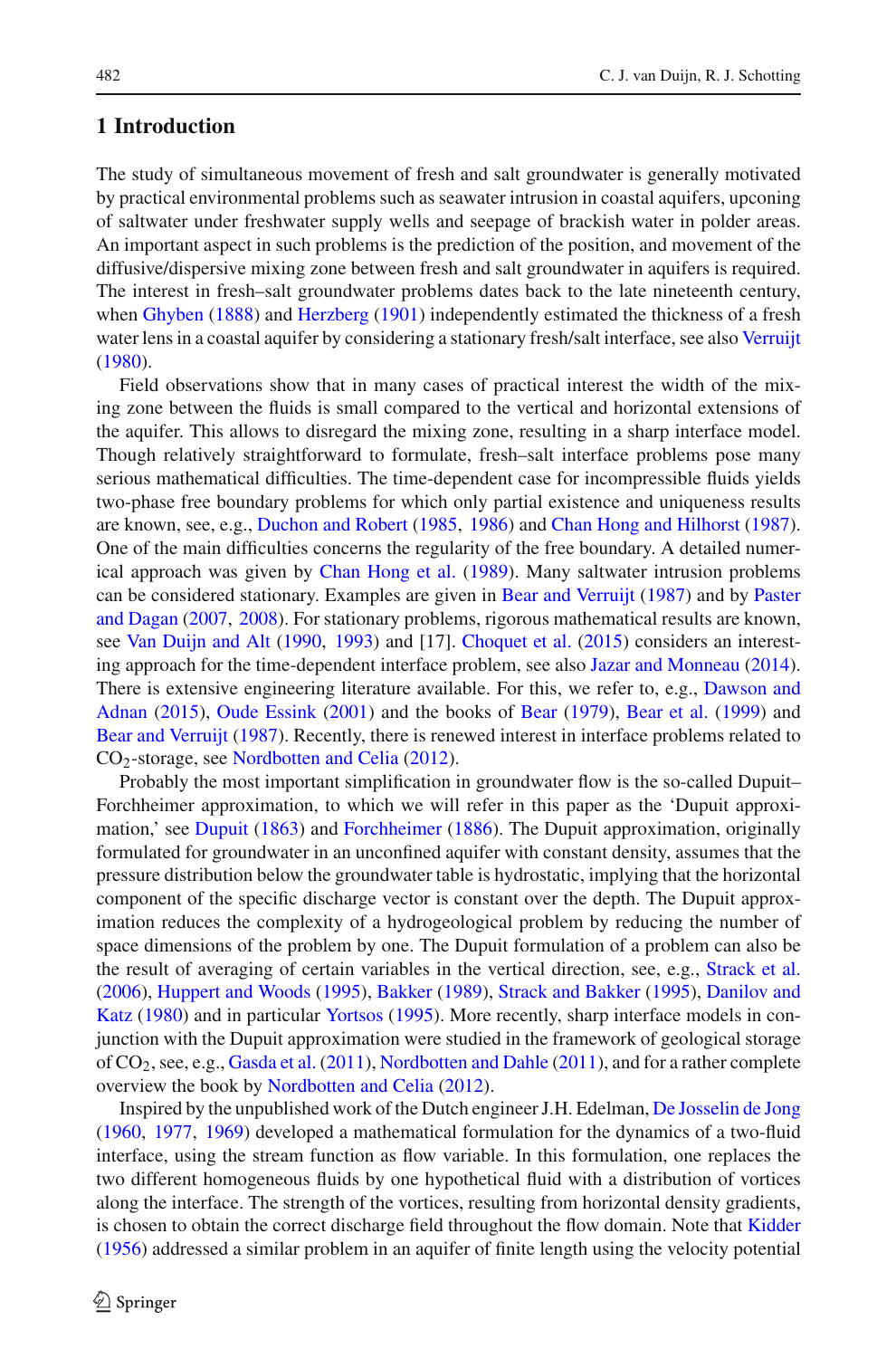and the method of images to derive a series expansion solution for the evolution of the interface.

In his paper, [De Josselin de Jong](#page-23-0) [\(1981\)](#page-23-0) [or in the collected papers of [De Josselin de Jong](#page-23-23) [\(2006](#page-23-23))] applied the Dupuit approximation to a sharp fresh–salt interface in an aquifer of infinite horizontal extent. He assumed that the horizontal component of the specific discharge vector  $q_x(x, z, t)$  is constant with respect to the vertical position *z* in each fluid, with having a jump at the interface. In other words, he assumed that

<span id="page-2-0"></span>
$$
q_x(x, z, t) = \begin{cases} q_{xf}(x, t) \\ q_{xs}(x, t) \end{cases}
$$
 (1)

where  $q_{xf}(x, t)$  and  $q_{xs}(x, t)$  denote, respectively, the x-component of the specific discharge above (fresh) and below (salt) the interface. By parameterizing the interface along the horizontal coordinate and applying  $(1)$ , he was able to derive an equation describing the movement of the fresh–salt interface. This equation is a nonlinear doubly degenerate diffusion equation, of which t[he](#page-24-11) [mathematical](#page-24-11) [properties](#page-24-11) [have](#page-24-11) [been](#page-24-11) [studied](#page-24-11) [in](#page-24-11) [great](#page-24-11) [detail,](#page-24-11) [see,](#page-24-11) [e.g.,](#page-24-11) Van Duijn and Zhang [\(1988\)](#page-24-11) and [Zhang](#page-24-12) [\(1988](#page-24-12)). Note that we explicitly do not consider non-horizontal aquifers. For sake of completeness, we refer to the books of [Charny](#page-23-24) [\(1963](#page-23-24)) and [Charny et al.](#page-23-25) [\(1968](#page-23-25)) that cover dipping aquifers.

Starting point for this paper is the exact stream function formulation for the flow field in the aquifer as presented in [De Josselin de Jong](#page-23-0) [\(1981](#page-23-0)). Using this result, we are able to derive an exact integro-differential equation for the movement of the fresh–salt interface. It is shown that the pointwise (differential) part of the equation is identical to the interface motion equation as derived in [De Josselin de Jong](#page-23-0) [\(1981\)](#page-23-0) (and which was merely based on the physical intuition of De Josselin de Jong). The integral part of the exact equation can be regarded as the correction term to the approximate Dupuit equation. Our aim is to study the behavior of the integral term in order to give a criterion for the validity of the Dupuit approximation.

In Sect. [2,](#page-2-1) we formulate the flow problem and give an expression for the specific discharge in terms of an integral along the fresh–slat interface. Next in Sect. [3,](#page-4-0) we recall the expression for the Dupuit discharge and the related interface motion equation. In Sect. [4,](#page-6-0) we return to the interface integral and use integration by parts to recover the approximate Dupuit expression as well as a correction term that contains an integral involving a weight function and the second-order spatial derivative of the interface. Then, in Sect. [5,](#page-11-0) we present a criterion for the validity of the Dupuit approximation by estimating the correction term. The case of flat interfaces, including the explicit Dupuit similarity solution as a rotating interface, is considered in Sect. [6.](#page-16-0) Finally, Sect. [6.1](#page-19-0) summarizes the main conclusion of this work.

#### <span id="page-2-1"></span>**2 Problem Formulation**

Let the strip

$$
\Omega = \{(x, z) : -\infty < x < +\infty, 0 < z < H\}.\tag{2}
$$

denote a vertical cross section of a horizontally extended aquifer of constant thickness *H*, which is bounded above and below by impermeable confining layers. The vertical coordinate *z* is pointing upwards, i.e., opposite to the gravity vector. The aquifer consists of a homogeneous and isotropic porous medium, with intrinsic permeability  $\kappa$  and porosity  $\phi$ , occupied by fresh and salt groundwater. We assume that the scale  $(H)$  of the problem is sufficiently large, so that an abrupt change in specific weight  $\gamma$ , from freshwater with  $\gamma_f$  to saltwater with  $\gamma_s$ ,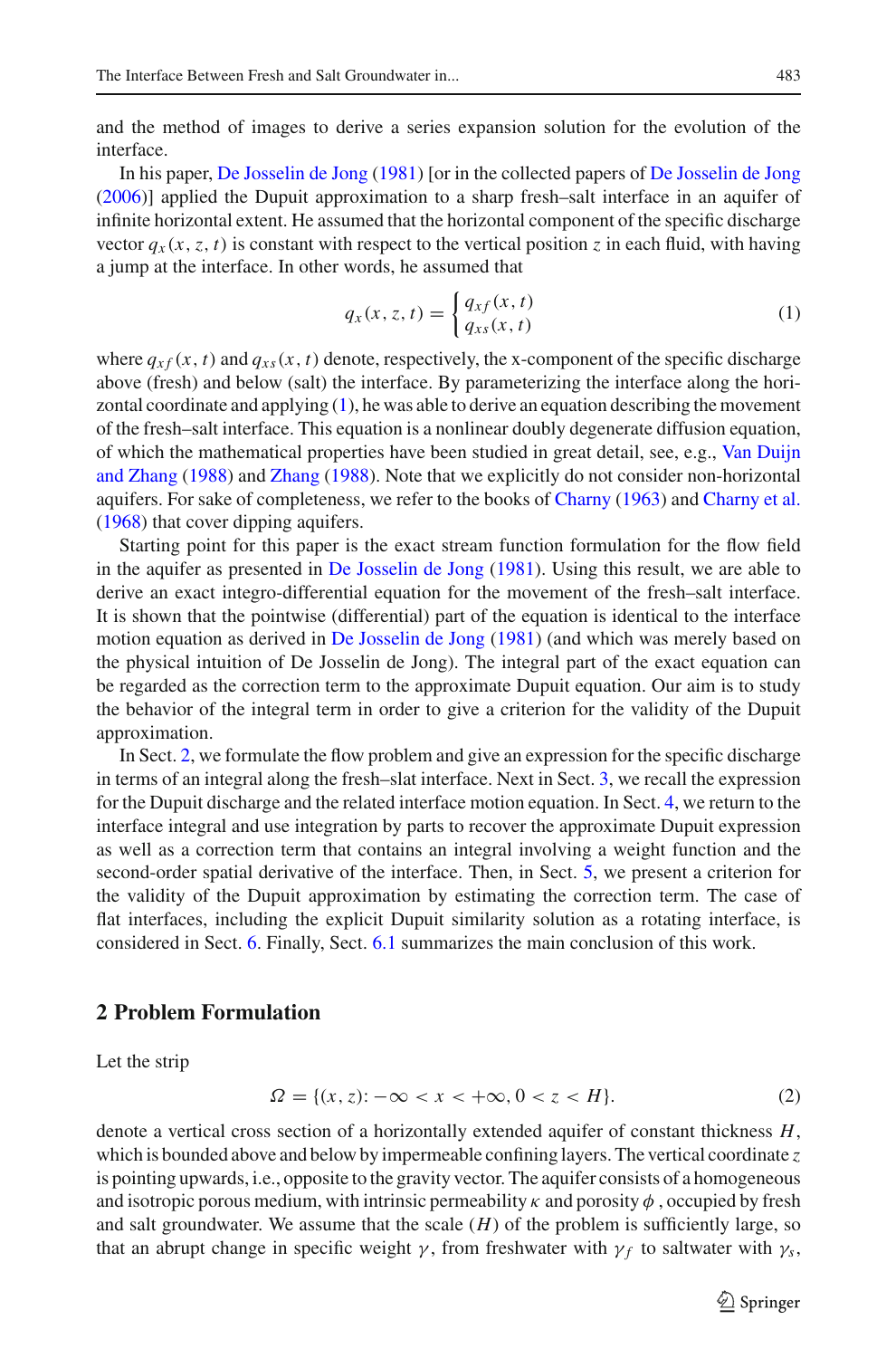can be assumed. Typical values for seawater intrusion problems are:  $\gamma_f = 1000 \text{ N/m}^3$  and  $\gamma_s = 1025 \text{ N/m}^3$ .

Throughout this paper, we consider the stable case where the heavier saltwater is always below the lighter freshwater. This implies that there exists an interface *S* between the fluids that can be parameterized as a function of the horizontal coordinate  $x$ . In other words, there exists a function  $\zeta : \mathbf{R} \to [0, H]$  such that

$$
S = \{(x, z) \in \Omega : -\infty < x < +\infty, z = \zeta(x)\}.\tag{3}
$$

For the specific weight  $\gamma$ , this implies

$$
\gamma = \begin{cases} \gamma_f & \text{in } \{ (x, z) \in \Omega : z > \zeta(x) \}, \\ \gamma_s & \text{in } \{ (x, z) \in \Omega : z < \zeta(x) \}, \end{cases} \tag{4}
$$

or

<span id="page-3-3"></span>
$$
\gamma(x, z) = (\gamma_s - \gamma_f)H(\zeta(x) - z) + \gamma_f \tag{5}
$$

for any  $(x, z) \in \Omega$ , where *H* denotes the Heaviside function,

$$
H(s) = \begin{cases} 1 \text{ for } s > 0 \\ 0 \text{ for } s < 0 \end{cases}
$$
 (6)

Finally, we assume that the fluids are incompressible and that they have the same viscosity  $\mu$ , see also [De Josselin de Jong](#page-23-19) [\(1960](#page-23-19)) and later [Verruijt](#page-24-0) [\(1980\)](#page-24-0). This generally holds in natural circumstances.

#### **2.1 Flow Equations**

Concerning the flow in  $\Omega$ , we assume here without loss of generality that the fluids are at rest when  $|x| \to \infty$ . Any superimposed flow can easily be incorporated. The simplifying assumptions lead to the following equations: **Continuity**

<span id="page-3-0"></span>
$$
\text{div } \mathbf{q} = 0 \text{ in } \Omega; \tag{7}
$$

#### **Momentum balance (Darcy's law)**

<span id="page-3-1"></span>
$$
\frac{\mu}{\kappa}\mathbf{q} + \text{grad } p + \gamma \mathbf{e}_z = 0 \text{ in } \Omega; \tag{8}
$$

#### **Boundary conditions**

<span id="page-3-4"></span>
$$
\mathbf{q} \cdot \mathbf{n} = 0
$$
 on  $\partial \Omega$  and  $|\mathbf{q}| \to 0$  as  $x \to \pm \infty$  for  $z \in (0, H)$ . (9)

Here, **q** denotes the specific discharge vector (with components  $q_x$  and  $q_z$ ), p the fluid pressure, **e***<sup>z</sup>* the unit vector in the positive *z*-direction, **n** the outward unit vector normal to the boundary  $\partial \Omega$  and |  $\cdot$  | the Euclidian norm.

Equation [\(7\)](#page-3-0) is satisfied if a stream function  $\Psi: \Omega \to \mathbf{R}$  exists such that

<span id="page-3-2"></span>
$$
q_x = -\frac{\partial \Psi}{\partial z} \text{ and } q_z = \frac{\partial \Psi}{\partial x}.
$$
 (10)

Taking the two-dimensional curl of Darcy's law [\(8\)](#page-3-1) and substituting [\(10\)](#page-3-2) into the result gives the fundamental equation [see also the pioneering paper of [De Josselin de Jong](#page-23-19) [\(1960\)](#page-23-19)]

$$
-\Delta \Psi = \frac{\kappa}{\mu} \frac{\partial \gamma}{\partial x}.
$$
 (11)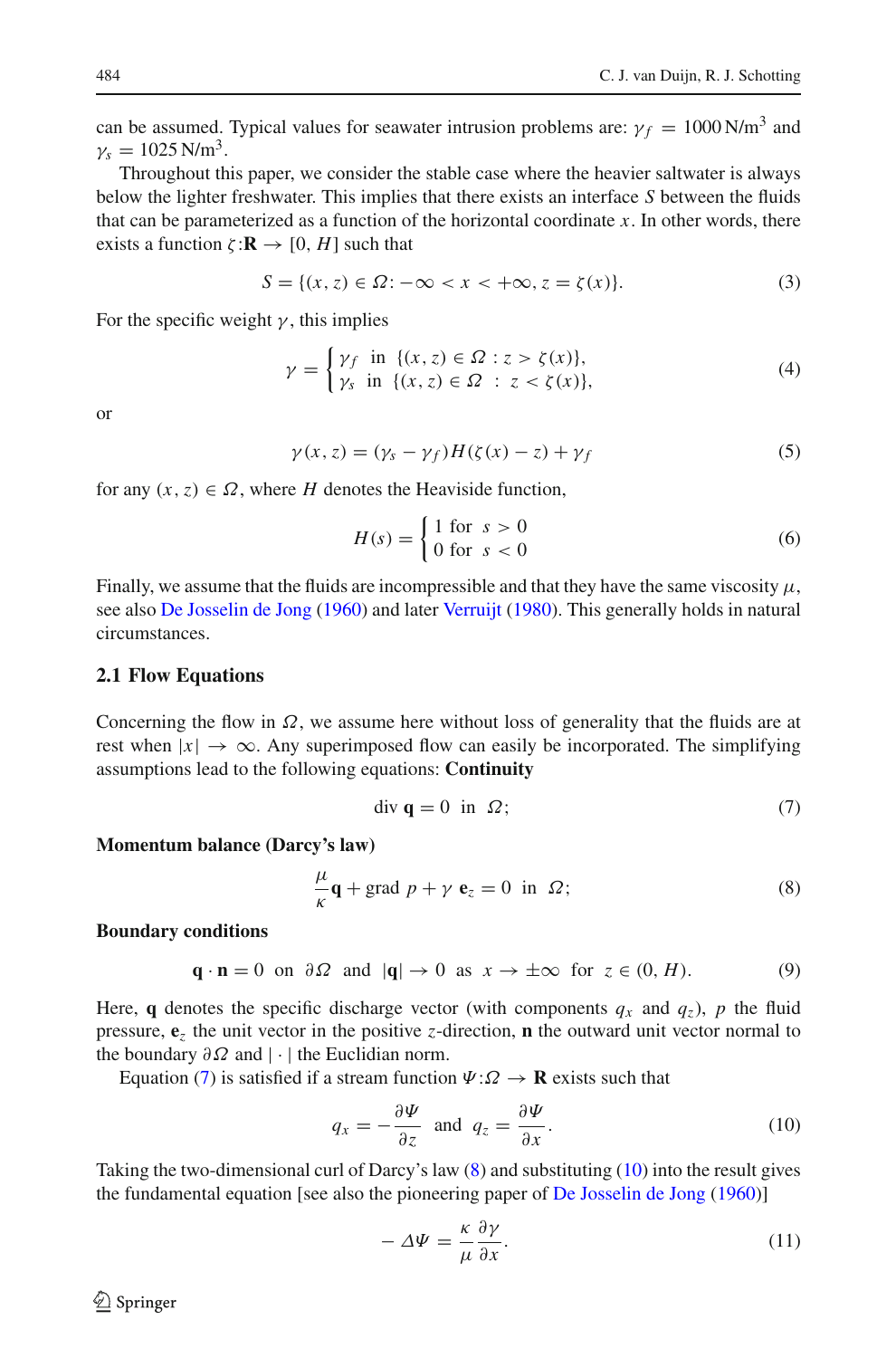Using expression  $(5)$  in this equation yields

<span id="page-4-1"></span>
$$
-\Delta \Psi = \Gamma \frac{\partial}{\partial x} \left( H(\zeta(x) - z) \right) = \Gamma \int_{\mathbf{R}} \frac{d\zeta}{dx}(x_s) \, \delta(\mathbf{x}_{\zeta}(x_s) - \mathbf{x}) \, dx_s \tag{12}
$$

where

$$
\Gamma = \frac{\kappa}{\mu} (\gamma_s - \gamma_f). \tag{13}
$$

Here  $\mathbf{x}_{\zeta}(x_s) = (x_s, \zeta(x_s))$  denotes a point at the interface  $S$ ,  $\mathbf{x} = (x, z)$  a point in the strip  $\Omega$  and  $\delta$  is the Dirac delta function in  $\mathbb{R}^2$ . Equation [\(12\)](#page-4-1) tells us that the flow (stream function) induced by the fresh–salt interface is equivalent to the flow induced by vortices with strength  $\Gamma \frac{d\zeta}{dx}(x)$  along the interface. This observation was one of the main results of [De Josselin de Jong](#page-23-19) [\(1960\)](#page-23-19). From the no-flow conditions [\(9\)](#page-3-4), we deduce for  $\Psi$  the boundary conditions

<span id="page-4-2"></span>
$$
\Psi(x, 0) = \Psi(x, H) = 0 \text{ for } -\infty < x < +\infty.
$$
 (14)

The unique, bounded solution of problem  $(12)$ ,  $(14)$  is given by the expression (see Appendix A for details and references)

<span id="page-4-3"></span>
$$
\Psi(x,z) = -\frac{\Gamma}{4\pi} \int_{-\infty}^{+\infty} \ln \left\{ \frac{\cosh(\tilde{x} - \tilde{x}_s) - \cos(\tilde{z} - \tilde{\zeta}(x_s))}{\cosh(\tilde{x} - \tilde{x}_s) - \cos(\tilde{z} + \tilde{\zeta}(x_s))} \right\} \frac{d\zeta}{dx}(x_s) \, dx_s. \tag{15}
$$

where  $\tilde{x} = \pi x / H$ ,  $\tilde{z} = \pi z / H$  and  $\tilde{x}_s = \pi x_s / H$ . Hence, for a given interface  $\zeta = \zeta(x)$ , the induced specific discharge components  $q_x$ ,  $q_z$  are obtained by differentiating [\(15\)](#page-4-3) according to [\(10\)](#page-3-2). Expressing the cosine and hyperbolic cosine in terms of exponentials and introducing complex notation one finds

<span id="page-4-4"></span>
$$
q_x - iq_z = \frac{i\Gamma}{2H} \int_{-\infty}^{+\infty} \left( \frac{e^{\tilde{x}_s + i\tilde{\zeta}}}{e^{\tilde{x} + i\tilde{z}} - e^{\tilde{x}_s + i\tilde{\zeta}}} - \frac{e^{\tilde{x}_s - i\tilde{\zeta}}}{e^{\tilde{x} + i\tilde{z}} - e^{\tilde{x}_s - i\tilde{\zeta}}} \right) \frac{d\zeta}{dx}(x_s) dx_s, \qquad (16)
$$

for any point  $(x, z) \in \Omega$ , provided  $(x, z) \notin S$ , i.e., not chosen on the interface. In [\(16\)](#page-4-4) and in other integrals to come,  $\zeta$  always denotes  $\zeta(x_s)$ . To obtain the specific discharge components at a point of the interface, say at  $(x_p, \zeta(x_p))$ , we first calculate their value at some point  $(x_p, z_p)$ , with  $z_p > \zeta(x_p)$  or  $z_p < \zeta(x_p)$ , and then pass to the limit  $z_p \downarrow \zeta(x_p)$ or  $z_p \uparrow \zeta(x_p)$ .

An expression similar to [\(16\)](#page-4-4) was used by [De Josselin de Jong](#page-23-0) [\(1981\)](#page-23-0) to compute the discharge for a specific case: a piecewise linear interface. Here, expression [\(16\)](#page-4-4) is the starting point of the analysis.

### <span id="page-4-0"></span>**3 Dupuit Approximation**

A first main result of this paper is that [\(16\)](#page-4-4) can be written as the sum of local terms and a new integral expression containing the second-order derivative of  $\zeta$ . We show this in Sect. [4](#page-6-0) by applying integration by parts to [\(16\)](#page-4-4). For the horizontal discharge  $q_x$ , we find, see also  $(42)$ ,

<span id="page-4-5"></span>
$$
q_x(x, z) = q_x^D(x, z) + \text{Re}\{\text{Int}(x, z; \zeta)\}\tag{17}
$$

 $\circled{2}$  Springer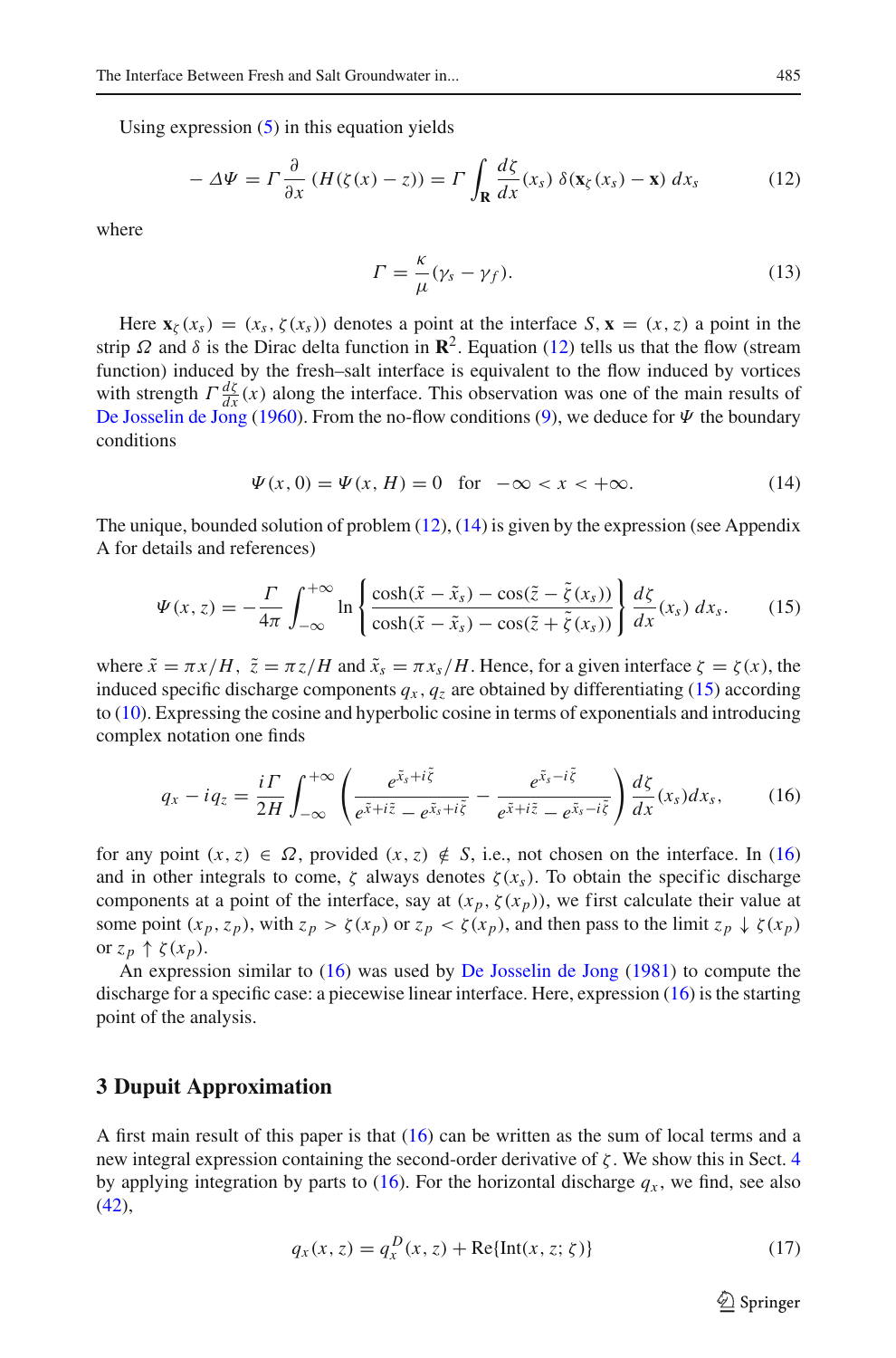where

<span id="page-5-0"></span>
$$
q_x^D(x, z) = \begin{cases} -\frac{\Gamma}{H}(H - \zeta) \frac{\zeta_x}{1 + \zeta_x^2} & \text{if } z < \zeta, \\ +\frac{\Gamma}{H} \zeta \frac{\zeta_x}{1 + \zeta_x^2} & \text{if } z > \zeta, \end{cases}
$$
(18)

and where Int(*x*,*z*;  $\zeta$ ) denotes the integral given by [\(44\)](#page-10-1) and  $\zeta_x = \frac{d\zeta}{dx}$ . Later, when introducing time dependence, we have  $\zeta = \zeta(x, t)$ . Then  $\zeta_x$  denotes the spatial derivative with respect to *x*:  $\zeta_x = \frac{\partial \zeta}{\partial x}$ . For  $q_z(x, z)$  a similar expression is given in [\(43\)](#page-10-2). The local term in [\(17\)](#page-4-5) is the Dupuit approximation or Dupuit discharge. Note that it does not depend on the vertical coordinate  $\zeta$  in each fluid. This was used by [De Josselin de Jong](#page-23-0) [\(1981\)](#page-23-0). In that paper, he assumed  $q_x$  to be constant in *z* in each fluid, as formulated in [\(1\)](#page-2-0). Using this assumption, he derived [\(18\)](#page-5-0) from the following argument. The fluid balance

$$
\int_0^{\xi} q_x(x, z) dz + \int_{\xi}^H q_x(x, z) dz = 0
$$
\n(19)

gives

<span id="page-5-1"></span>
$$
\zeta q_{sx} + (H - \zeta) q_{fx} = 0. \tag{20}
$$

The shear flow at the interface (as a result of pressure continuity in Darcy's law) implies

<span id="page-5-2"></span>
$$
q_{fx} - q_{sx} = \Gamma \frac{\zeta_x}{1 + \zeta_x^2}.
$$
\n(21)

Combining [\(20\)](#page-5-1) and [\(21\)](#page-5-2) gives the Dupuit expression [\(18\)](#page-5-0) with the obvious notation  $q_{fx}$  =  $q_x^D(z > \zeta)$  and  $q_{sx} = q_x^D(z < \zeta)$ .

## **3.1 Movement of the Interface**

So far, we considered stationary discharges resulting from a stationary fresh–salt distribution:  $\zeta = \zeta(x)$  only. We now introduce the time dependence to determine the evolution of the interface, starting from a given initial (say at  $t = 0$ ) situation. From now on, we write  $\zeta = \zeta(x, t)$  and consequently all derivatives become partial derivatives. Let

$$
Q = Q(x, t) = \int_0^{\zeta(x, t)} \mathbf{q} \cdot \mathbf{e}_x \, dz. \tag{22}
$$

denote the total discharge of saltwater in the positive *x*-direction. Inserting [\(17\)](#page-4-5)–[\(18\)](#page-5-0) gives

<span id="page-5-3"></span>
$$
Q = -\frac{\Gamma}{H}\zeta(H-\zeta)\frac{\zeta_x}{1+\zeta_x^2} + \int_0^{\zeta} \text{Re}\{\text{Int}(x,z;\zeta)\} \, dz \tag{23}
$$

Continuity of saltwater requires the balance equation

<span id="page-5-4"></span>
$$
\phi \frac{\partial \zeta}{\partial t} + \frac{\partial Q}{\partial x} = 0.
$$
\n(24)

Combining [\(23\)](#page-5-3) and [\(24\)](#page-5-4) gives the evolution equation for the interface

<span id="page-5-5"></span>
$$
\phi \frac{\partial \zeta}{\partial t} = \frac{\Gamma}{H} \frac{\partial}{\partial x} \left( \zeta (H - \zeta) \frac{\zeta_x}{1 + \zeta_x^2} \right) + B(x; \zeta) \tag{25}
$$

 $\circledcirc$  Springer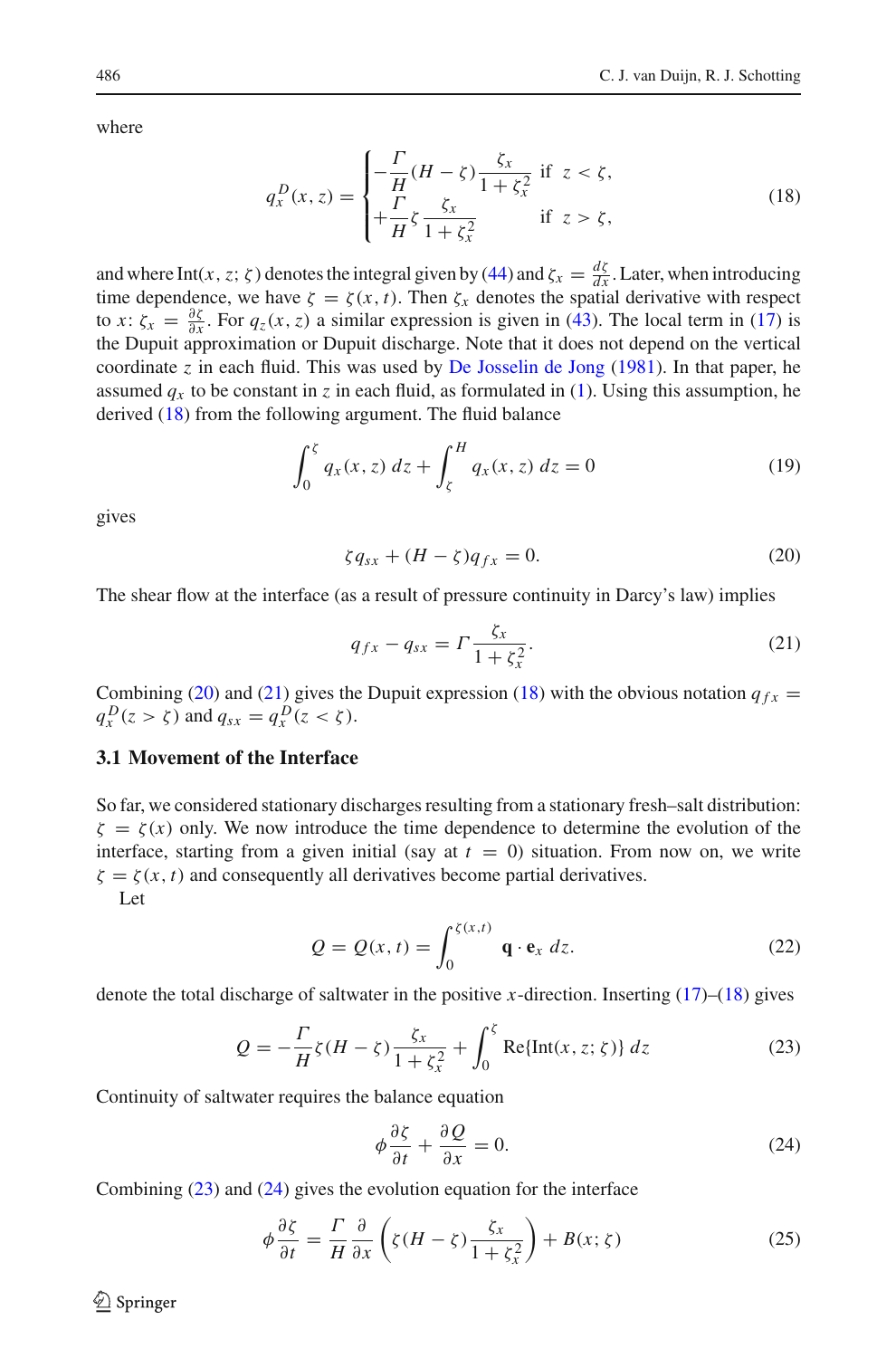

<span id="page-6-1"></span>**Fig. 1** a Initial interface distribution. **b** Corresponding free boundaries in the  $(x, t)$ -plane

where

$$
B(x; \zeta) = -\frac{\partial}{\partial x} \left( \int_0^{\zeta} \text{Re}\{\text{Int}(x, z; \zeta)\} dz \right)
$$
 (26)

Equation [\(25\)](#page-5-5) is solved subject to an initial condition

$$
\zeta(x,0) = \zeta_0(x) \quad \text{for} \quad -\infty < x < +\infty \tag{27}
$$

where  $\zeta_0: \mathbf{R} \to [0, H]$  satisfies certain smoothness conditions.

In the absence of the integral term in [\(17\)](#page-4-5), i.e., the Dupuit case, the term  $B(x; \zeta)$  drops from Eq. [\(25\)](#page-5-5) and one is left with the nonlinear, doubly degenerate parabolic equation.

<span id="page-6-2"></span>
$$
\phi \frac{\partial \zeta}{\partial t} = \frac{\Gamma}{H} \frac{\partial}{\partial x} \left( \zeta (H - \zeta) \frac{\zeta_x}{1 + \zeta_x^2} \right). \tag{28}
$$

This equation received quite some attention in the mathematical literature. Its solutions behave as indicated in Fig. [1.](#page-6-1) Corresponding to an initial distribution as sketched in Fig. [1a](#page-6-1), two free boundaries emerge in the  $(x, t)$ -plane, see Fig. [1b](#page-6-1).

One on the left,  $x = S_1(t)$ , separating the regions with only freshwater and fresh/saltwater. And one on the right,  $x = S_2(t)$ , separating the regions with fresh/saltwater and saltwater only. Existence, uniqueness, asymptotic behavior for large time and regularity and behavior of the free boun[daries](#page-24-11) [have](#page-24-11) [been](#page-24-11) [studied,](#page-24-11) [see,](#page-24-11) [for](#page-24-11) [instance,](#page-24-11) [Duijn and Hilhorst](#page-24-13) [\(1987](#page-24-13)), Van Duijn and Zhang [\(1988\)](#page-24-11) and [Bertsch et al.](#page-23-26) [\(1992](#page-23-26)).

A second main result of this paper concerns the validity of the Dupuit approximation, and consequently of Eq. [\(28\)](#page-6-2). For this, we estimate the integral term in [\(17\)](#page-4-5) (or in [\(42\)](#page-10-0)) for  $q_x$ and in  $(43)$  for  $q_z$ . The results are given in Sect. [5.](#page-11-0)

### <span id="page-6-0"></span>**4 Recovery of the Dupuit Discharge**

The aim of this section is to derive [\(17\)](#page-4-5) for  $q_x$  and a similar expression for  $q_z$ , both from [\(16\)](#page-4-4). We start the derivation by assuming that for each  $t > 0$ , the interface  $\zeta(x, t)$  is continuous in *x* with a piecewise continuous derivative, i.e.,  $\zeta(x, t)$  may have kinks.

Let  $(x_p, z_p)$  be a fixed point in  $\Omega$  which is either in freshwater  $(z_p > \zeta(x_p, t))$  or in saltwater  $(z_p < \zeta(x_p, t))$ . At this point  $(x_p, z_p)$ , we want to construct a new expression for the specific discharge which clarifies the role and structure of the interface more explicitly.

For computational reasons, we introduce a small positive constant  $\beta$ , which we later send toward zero, such that  $\zeta(x, t) \neq z_p$  for  $x_p - \beta < x < x_p + \beta$ , see Fig. [2.](#page-7-0) By continuity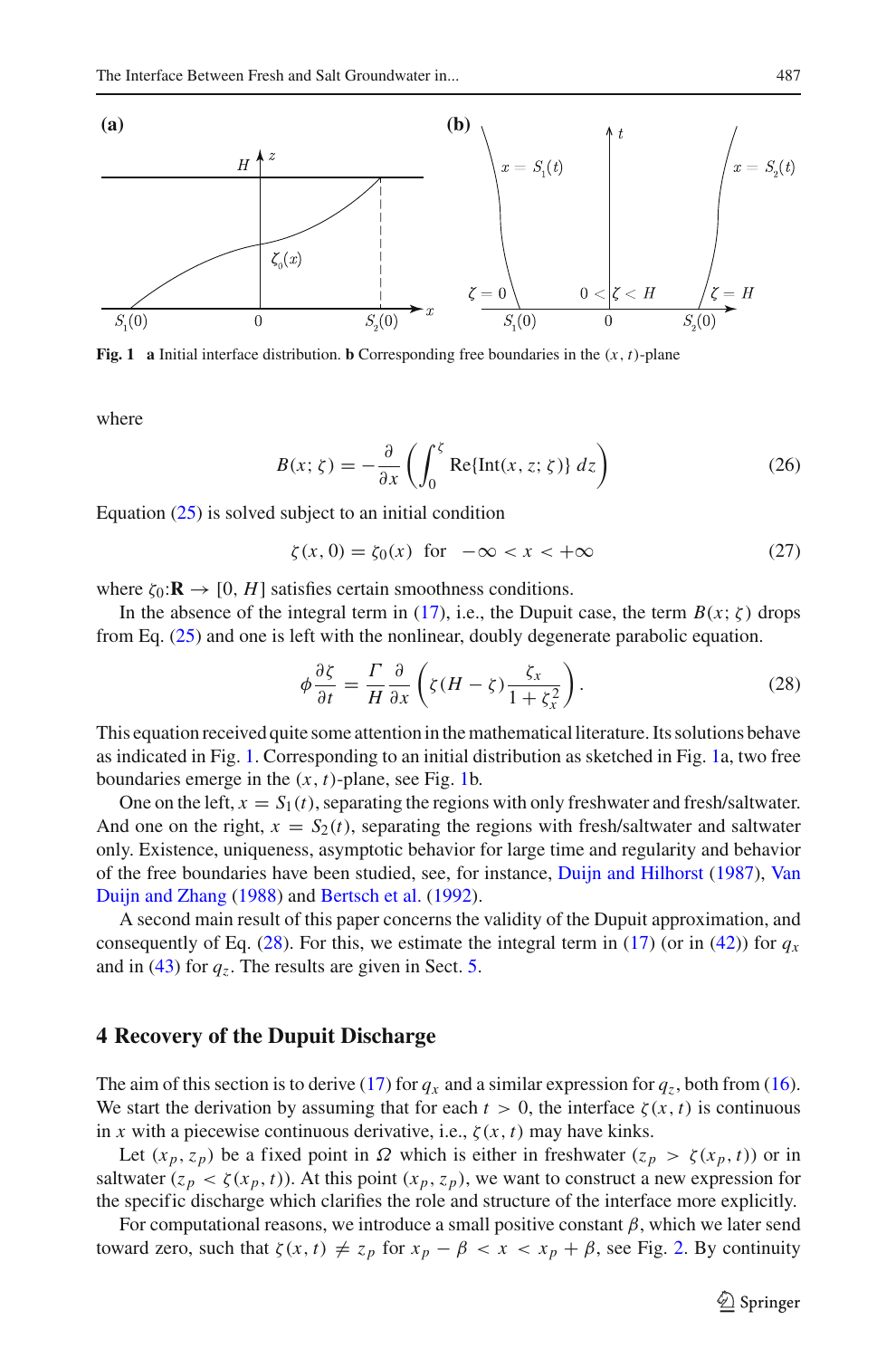<span id="page-7-0"></span>



of  $\zeta(x, t)$  such a  $\beta$  can always be chosen. While in expression [\(16\)](#page-4-4) the integration stretches from  $-\infty$  to  $+\infty$ , we now split the integral into two parts: one where  $x_s$  runs from  $-\infty$  to  $x_p - \beta$  and one where  $x_s$  runs from  $x_p + \beta$  to  $+\infty$ . Thus instead of [\(16\)](#page-4-4) we consider the sum

<span id="page-7-1"></span>
$$
\frac{i\Gamma}{2H} \int\limits_{-\infty}^{x_p-\beta} (I_1 - I_2) \frac{\partial \zeta}{\partial x}(x_s, t) dx_s + \frac{i\Gamma}{2H} \int\limits_{x_p+\beta}^{+\infty} (I_1 - I_2) \frac{\partial \zeta}{\partial x}(x_s, t) dx_s, \tag{29}
$$

where  $I_1$  and  $I_2$  denote the first and second part of the term between brackets in the integrand in [\(16\)](#page-4-4). Clearly, the sum [\(29\)](#page-7-1) tends to (16) as  $\beta \to 0$ .

We treat in detail the integration by parts of the term  $I_1$ . The other term  $I_2$  can be dealt with in a similar way.

First we write the integrals containing  $I_1$  in the form

$$
\frac{i\Gamma}{2H} \int_{-\infty}^{x_p-\beta} \frac{e^{\tilde{x}_s-\tilde{x}_p+i(\tilde{\zeta}-z_p)}}{1-e^{\tilde{x}_s-\tilde{x}_p+i(\tilde{\zeta}-\tilde{z}_p)}} \frac{\partial \zeta}{\partial x}\bigg|_{x_s} dx_s - \frac{i\Gamma}{2H} \int_{x_p+\beta}^{\infty} \frac{1}{1-e^{\tilde{x}_p-\tilde{x}_s+i(\tilde{z}_p-\tilde{\zeta})}} \frac{\partial \zeta}{\partial x}\bigg|_{x_s} dx_s,
$$
\n(30)

where we use the notation  $\frac{\partial \zeta}{\partial x}\Big|_{x_s} = \frac{\partial \zeta}{\partial x}(x_s, t)$ .

Because in the first term  $x_s - x_p < -\beta$  and in the second term  $x_p - x_s < -\beta$ , both the integrands can be considered as the limit of a uniformly convergent series. In fact, we have

<span id="page-7-2"></span>
$$
\frac{i\Gamma}{2H} \int_{-\infty}^{x_p-\beta} \sum_{n=1}^{\infty} e^{n(\tilde{x}_s - \tilde{x}_p + i(\tilde{\zeta} - \tilde{z}_p))} \left. \frac{\partial \zeta}{\partial x} \right|_{x_s} dx_s - \frac{i\Gamma}{2H} \int_{x_p+\beta}^{\infty} \sum_{n=0}^{\infty} e^{-n(\tilde{x}_s - \tilde{x}_p + i(\tilde{\zeta} - \tilde{z}_p))} \left. \frac{\partial \zeta}{\partial x} \right|_{x_s} dx_s. \tag{31}
$$

Both integrals in [\(31\)](#page-7-2) can be integrated by parts. The first integral in [\(31\)](#page-7-2) yields

<span id="page-7-3"></span>
$$
\frac{i\Gamma}{2\pi} \sum_{n=1}^{\infty} \frac{1}{n} e^{n(-\tilde{\beta}+i(\tilde{\zeta}(x_p-\beta,t)-\tilde{z}_p))} \cdot \frac{\zeta_x}{1+i\zeta_x}\Big|_{x_p-\beta} +
$$
  
\n
$$
-\frac{i\Gamma}{2\pi} \int_{-\infty}^{x_p-\beta} \sum_{n=1}^{\infty} \frac{1}{n} \left( e^{n(\tilde{x}_s-\tilde{x}_p+i(\tilde{\zeta}-\tilde{z}_p))} \right) \cdot \frac{\partial}{\partial x} \left( \frac{\zeta_x}{1+i\zeta_x} \right)\Big|_{x_s} dx_s.
$$
 (32)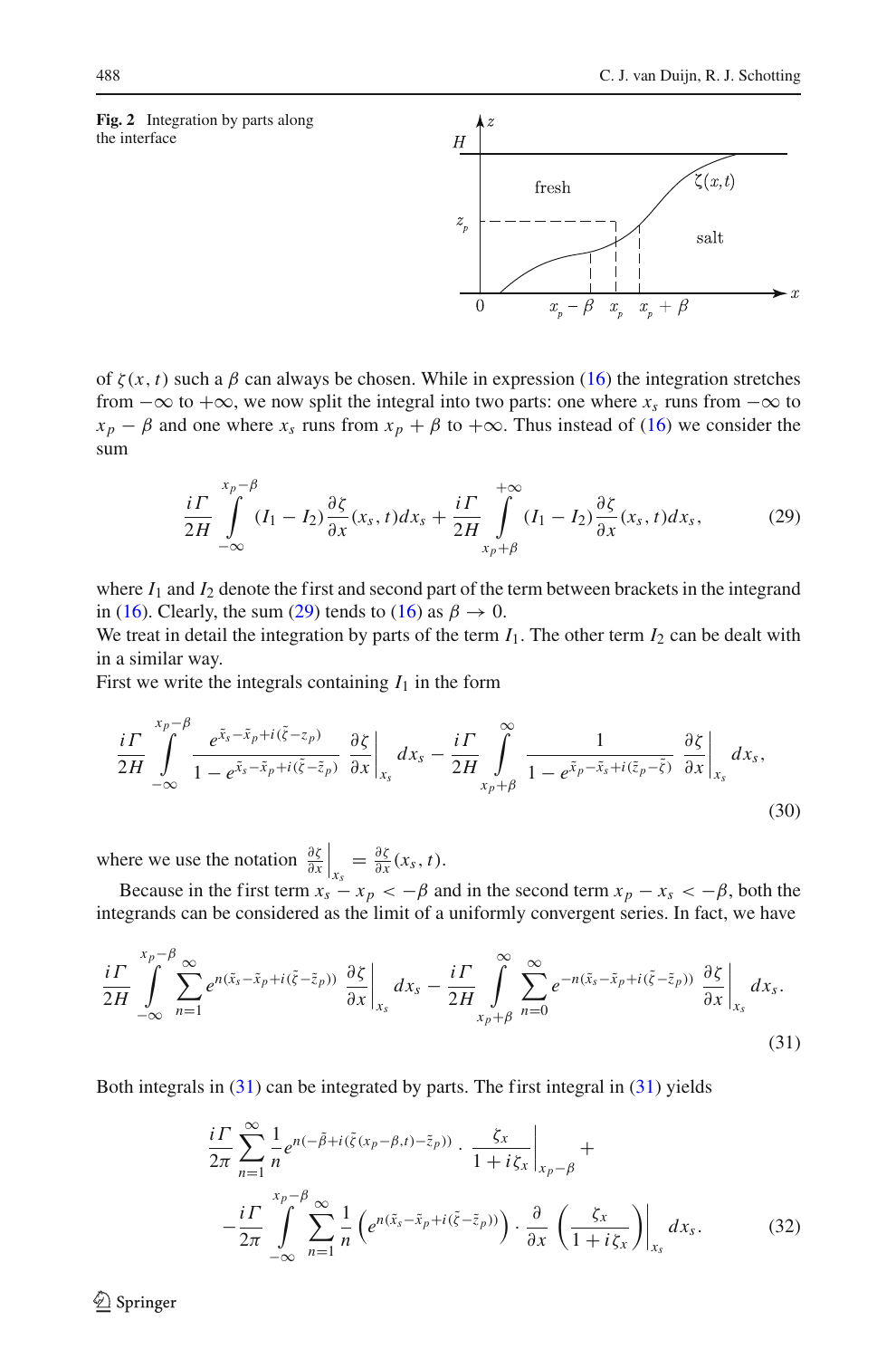Using

<span id="page-8-0"></span>
$$
\ln(1 - u) = -\sum_{n=1}^{\infty} \frac{1}{n} u^n \quad \text{when} \quad |u| < 1,\tag{33}
$$

expression [\(32\)](#page-7-3) becomes

<span id="page-8-1"></span>
$$
-\frac{i\Gamma}{2\pi}\ln\left(1-e^{-\tilde{\beta}+i(\tilde{\zeta}(x_p-\beta,t)-\tilde{z}_p)}\right)\cdot\frac{\zeta_x}{1+i\zeta_x}\bigg|_{x_p-\beta} +\frac{i\Gamma}{2\pi}\int_{-\infty}^{x_p-\beta}\ln\left(1-e^{\tilde{x}_s-\tilde{x}_p+i(\tilde{\zeta}-\tilde{z}_p)}\right)\cdot\frac{\partial}{\partial x}\left(\frac{\zeta_x}{1+i\zeta_x}\right)\bigg|_{x_s}dx_s.
$$
 (34)

To apply the same technique to the second integral in [\(31\)](#page-7-2), we integrate the first term of the series separately, i.e., the term containing  $n = 0$ . Then we integrate by parts and substitute [\(33\)](#page-8-0). The result is

<span id="page-8-2"></span>
$$
-\frac{i\Gamma}{2H}\zeta(\infty,t) + \frac{i\Gamma}{2H}\zeta(x_p + \beta,t) + \frac{i\Gamma}{2\pi}\ln\left(1 - e^{-\tilde{\beta} - i(\tilde{\zeta}(x_p + \beta,t) - \tilde{z}_p)}\right)\frac{\zeta_x}{1 + i\zeta_x}\Big|_{x_p + \beta}
$$

$$
+\frac{i\Gamma}{2\pi}\int_{x_p + \beta}^{+\infty}\ln\left(1 - e^{-(\tilde{x}_s - \tilde{x}_p + i(\tilde{\zeta} - \tilde{z}_p))}\right)\frac{\partial}{\partial x}\left(\frac{\zeta_x}{1 + i\zeta_x}\right)\Big|_{x_s}dx_s.
$$
(35)

Next, we let  $\beta \rightarrow 0$  in [\(34\)](#page-8-1) and [\(35\)](#page-8-2). Using the identity

<span id="page-8-4"></span>
$$
\ln(1 - e^{\pm i\alpha}) = \ln\left(2\left|\sin\frac{1}{2}\alpha\right|\right) \pm ig(\alpha),
$$
  
where  $g(\alpha) = \begin{cases} \frac{\alpha}{2} - \frac{\pi}{2} & \text{if } 0 < \alpha < 2\pi \\ \frac{\alpha}{2} + \frac{\pi}{2} & \text{if } -2\pi < \alpha < 0, \end{cases}$  (36)

we find, when adding  $(34)$  and  $(35)$ ,

*i*Γ

<span id="page-8-3"></span>
$$
\frac{i\Gamma}{2H}(\zeta(x_p, t) - \zeta(\infty, t))
$$
\n
$$
+\frac{i\Gamma}{2\pi}\ln\left(2\left|\sin\frac{1}{2}(\tilde{\zeta}(x_p, t) - \tilde{z}_p)\right|\right) \cdot \left(\frac{\zeta_x}{1 + i\zeta_x}\Big|_{x_p^+} - \frac{\zeta_x}{1 + i\zeta_x}\Big|_{x_p^-}\right)
$$
\n
$$
+\frac{\Gamma}{4H}(\zeta(x_p, t) - z_p \pm H) \left(\frac{\zeta_x}{1 + i\zeta_x}\Big|_{x_p^+} + \frac{\zeta_x}{1 + i\zeta_x}\Big|_{x_p^-}\right)
$$
\n
$$
+\frac{i\Gamma}{2\pi} \text{PV} \int_{-\infty}^{\infty} G(x_s, x_p, \zeta, z_p) \frac{\partial}{\partial x} \left(\frac{\zeta_x}{1 + i\zeta_x}\right)\Big|_{x_s} dx_s. \tag{37}
$$

where

<span id="page-8-5"></span>
$$
G(x_s, x_p, \zeta, z_p) = \begin{cases} \ln\left(1 - e^{+(\tilde{x}_s - \tilde{x}_p + i(\tilde{\zeta} - \tilde{z}_p))}\right) & \text{for } x_s < x_p, \\ \ln\left(1 - e^{-(\tilde{x}_s - \tilde{x}_p + i(\tilde{\zeta} - \tilde{z}_p))}\right) & \text{for } x_s > x_p. \end{cases} \tag{38}
$$

<sup>2</sup> Springer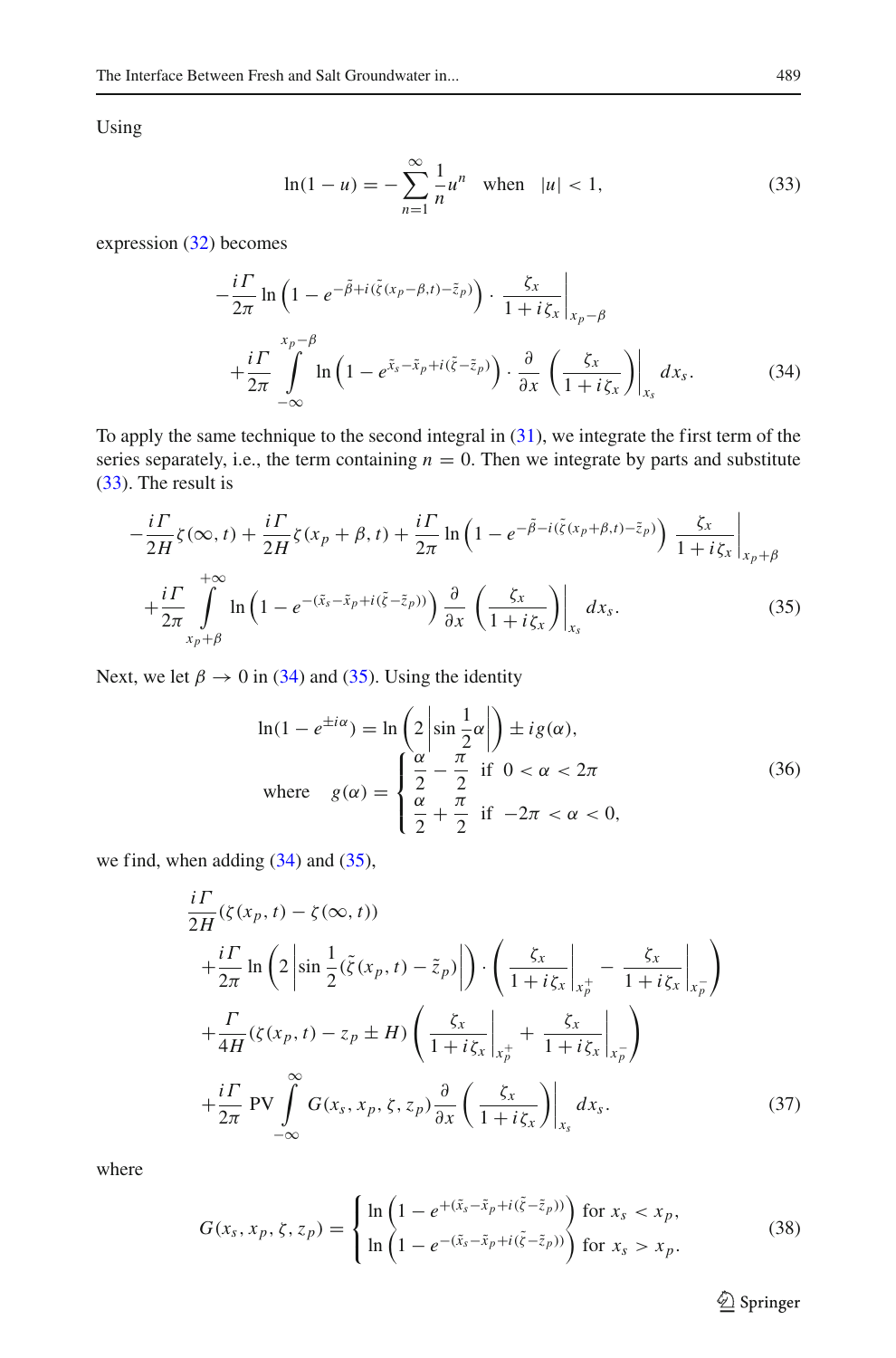Here  $\zeta_x|_{x_p^{\pm}} = \lim_{\beta \to 0} \zeta_x(x_p \pm \beta)$  and PV  $\int_{-\infty}^{\infty} \dots dx_s$  denotes the principal value of the integral at *x<sub>p</sub>*. In [\(37\)](#page-8-3), and in other expressions to come, we use the plus-sign (+*H*) when  $(x_p, z_p)$  is chosen in the freshwater  $(z_p > \zeta(x_p, t))$  and we use the minus-sign  $(-H)$  when  $(x_p, z_p)$  is chosen in the saltwater  $(z_p < \zeta(x_p, t))$ .

In a similar fashion, we rewrite the integrals containing the term  $I_2$  in [\(29\)](#page-7-1). The result is (skipping all details)

<span id="page-9-0"></span>
$$
\frac{i\Gamma}{2H}(\zeta(x_p, t) - \zeta(\infty, t)) \n+ \frac{i\Gamma}{2\pi} \ln\left(2\left|\sin\frac{1}{2}(\tilde{\zeta}(x_p, t) + \tilde{z}_p)\right|\right) \cdot \left(\frac{\zeta_x}{1 - i\zeta_x}\Big|_{x_p^+} - \frac{\zeta_x}{1 - i\zeta_x}\Big|_{x_p^-}\right) \n+ \frac{\Gamma}{4H}(H - \zeta(x_p, t) - z_p) \left(\frac{\zeta_x}{1 - i\zeta_x}\Big|_{x_p^+} + \frac{\zeta_x}{1 - i\zeta_x}\Big|_{x_p}\right) \n+ \frac{i\Gamma}{2\pi} \text{PV} \int_{-\infty}^{\infty} G(x_s, x_p, -\zeta, z_p) \frac{\partial}{\partial x} \left(\frac{\zeta_x}{1 - i\zeta_x}\right)\Big|_{x_s} dx_s.
$$
\n(39)

The desired expression for the discharge is obtained after subtracting [\(37\)](#page-8-3) and [\(39\)](#page-9-0), i.e.,

<span id="page-9-1"></span>
$$
(q_x - iq_z)|_{(x_p, z_p)} = (37) - (39). \tag{40}
$$

Equation [\(40\)](#page-9-1) is a general expression for the components  $q_x$  and  $q_z$  of the specific discharge at an arbitrary point  $(x_p, z_p)$  in the aquifer. From this equation, a number of important conclusions can be drawn. First of all, it gives almost directly the shear flow at the interface. This follows from the choice of the sign in [\(37\)](#page-8-3), as we shall see below. Secondly, it gives explicitly the influence of a jump in the derivative  $\zeta_x$  at  $x = x_p$ . Having such a discontinuity, expression [\(37\)](#page-8-3) shows that at the interface ( $z_p \rightarrow \zeta(x_p, t)$ ), the components of the specific discharge become infinite, as if the fluids want to smooth out this discontinuity. Thirdly, it shows that the influence of the expressions

$$
\frac{\partial}{\partial x}\left(\frac{\zeta_x}{1\pm i\zeta_x}\right),\,
$$

which are related to the curvature of the interface, is accounted for by multiplying these terms by the weight function *G* and by integrating the result along the bottom of the aquifer.

At a point  $(x_p, z_p)$  where the corresponding  $\zeta(x_p, t)$  is smooth, with  $\zeta_x|_{x_p^+} = \zeta_x|_{x_p^-}$ , Eq. [\(40\)](#page-9-1) reduces to

$$
q_{x} - iq_{z}
$$
\n
$$
= \frac{\Gamma}{2H}(\zeta(x_{p}, t) - z_{p} \pm H) \frac{\zeta_{x}}{1 + i\zeta_{x}} \Big|_{x_{p}} + \frac{\Gamma}{2H}(\zeta(x_{p}, t) + z_{p} - H) \frac{\zeta_{x}}{1 - i\zeta_{x}} \Big|_{x_{p}}
$$
\n
$$
+ \frac{i\Gamma}{2\pi} \text{PV} \int_{-\infty}^{\infty} G(x_{s}, x_{p}, +\zeta, z_{p}) \frac{\partial}{\partial x} \left( \frac{\zeta_{x}}{1 + i\zeta_{x}} \right) \Big|_{x_{s}} dx_{s}
$$
\n
$$
- \frac{i\Gamma}{2\pi} \text{PV} \int_{-\infty}^{\infty} G(x_{s}, x_{p}, -\zeta, z_{p}) \frac{\partial}{\partial x} \left( \frac{\zeta_{x}}{1 - i\zeta_{x}} \right) \Big|_{x_{s}} dx_{s}, \tag{41}
$$

 $\mathcal{L}$  Springer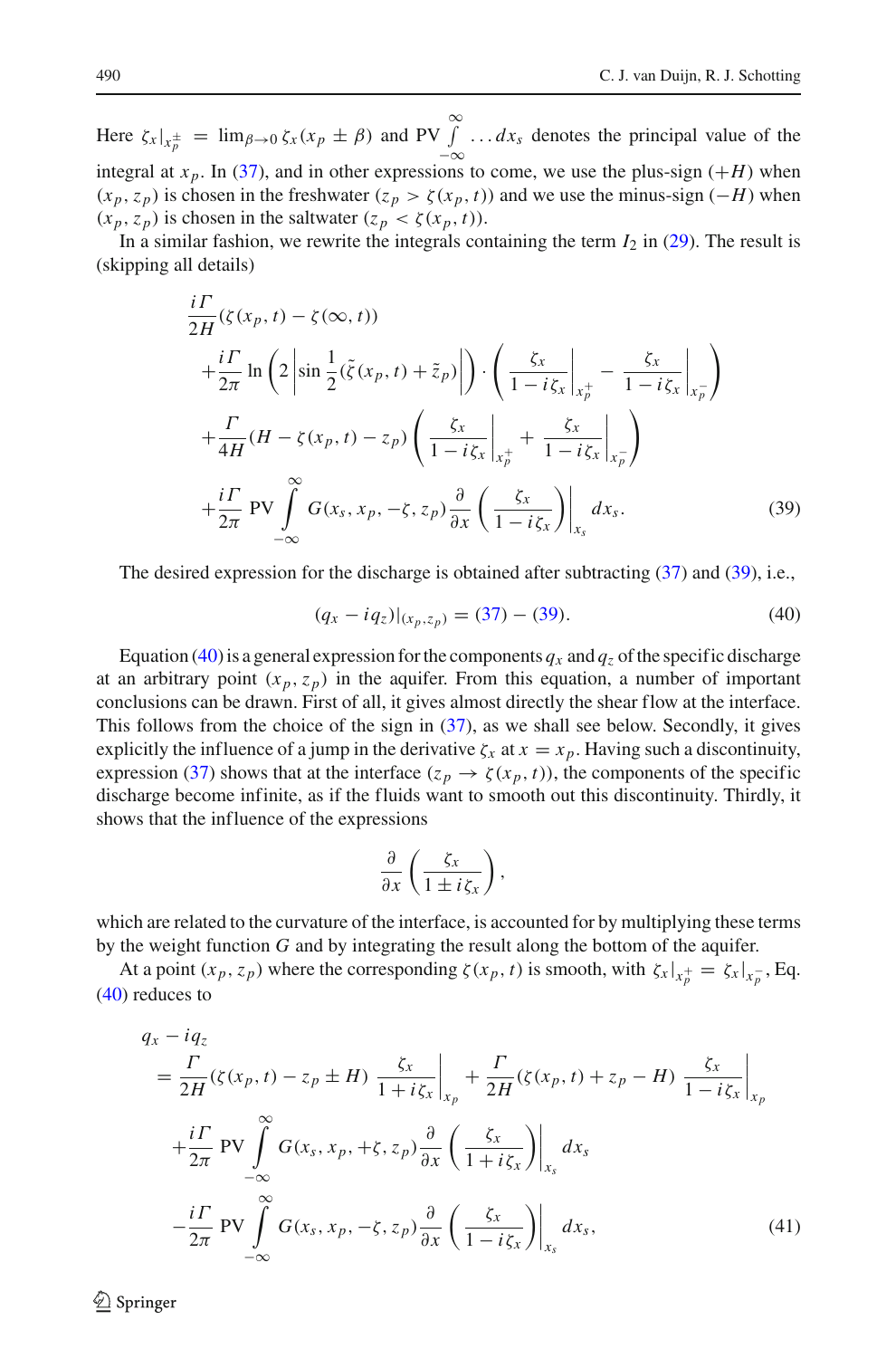which implies for the discharges (dropping the subscript *p*)

<span id="page-10-0"></span>
$$
q_x(x, z) = \pm \frac{\Gamma}{2} \frac{\zeta_x}{1 + \zeta_x^2} - \frac{\Gamma}{2H} (H - 2\zeta) \frac{\zeta_x}{1 + \zeta_x^2} + \text{Re}\{\text{Int}(x, z; \zeta)\},\tag{42}
$$

and

<span id="page-10-2"></span>
$$
q_z(x, z) = \pm \frac{\Gamma}{2} \frac{\zeta_x^2}{1 + \zeta_x^2} + \frac{\Gamma}{2H} (H - 2z) \frac{\zeta_x^2}{1 + \zeta_x^2} - \text{Im}\{\text{Int}(x, z; \zeta)\}.
$$
 (43)

where  $Int(x, z; \zeta)$  is given by

<span id="page-10-1"></span>
$$
\text{Int}(x, z; \zeta) = i \frac{\Gamma}{2\pi} \text{PV} \int_{-\infty}^{+\infty} G(x_s, x, \zeta(x_s, t), z) \frac{\partial}{\partial x} \left( \frac{\zeta_x}{1 + i \zeta_x} \right) \Big|_{x_s} dx_s
$$

$$
-i \frac{\Gamma}{2\pi} \text{PV} \int_{-\infty}^{+\infty} G(x_s, x, -\zeta(x_s, t), z) \frac{\partial}{\partial x} \left( \frac{\zeta_x}{1 - i \zeta_x} \right) \Big|_{x_s} dx_s. \quad (44)
$$

Expression [\(42\)](#page-10-0) is the desired expression that we discussed in Sect. [2,](#page-2-1) see [\(17\)](#page-4-5) and [\(18\)](#page-5-0). The pointwise or local terms are the horizontal Dupuit discharges. Likewise expression [\(36\)](#page-8-4) is written as

$$
q_z(x, z) = q_z^D(x, z) - \text{Im}\{\text{Int}(x, z; \zeta)\},\tag{45}
$$

where the vertical Dupuit discharge is given by

<span id="page-10-3"></span>
$$
q_z^D(x, z) = \begin{cases} -\frac{\Gamma}{H} z \frac{\zeta_x^2}{1 + \zeta_x^2} & \text{if } z < \zeta, \\ +\frac{\Gamma}{H} (H - z) \frac{\zeta_x^2}{1 + \zeta_x^2} & \text{if } z > \zeta. \end{cases}
$$
(46)

While div  $\mathbf{q} = 0$  in  $\Omega$ , this does not hold for  $\mathbf{q}^D$ . A straightforward differentiation gives

$$
\operatorname{div} \mathbf{q}^D = \begin{cases} -\frac{\Gamma}{H}(H-\zeta)\frac{\partial}{\partial x}\left(\frac{\zeta_x}{1+\zeta_x^2}\right) & \text{if } z < \zeta, \\ +\frac{\Gamma}{H}\zeta\frac{\partial}{\partial x}\left(\frac{\zeta_x}{1+\zeta_x^2}\right) & \text{if } z > \zeta. \end{cases}
$$
(47)

Note that the Dupuit discharges do give the correct shear flow at the interface [see also [\(21\)](#page-5-2)]. Letting  $z_p \rightarrow \zeta(x_p)$  from above and from below yields the same integral contribution in [\(37\)](#page-8-3). Hence, at  $z = \zeta(x)$  we find

$$
[q_x] = \left[ q_x^D \right] = q_{fx}^D - q_{sx}^D = \Gamma \frac{\zeta_x}{1 + \zeta_x^2},\tag{48}
$$

and

$$
[q_z] = \left[ q_z^D \right] = q_{fz}^D - q_{sz}^D = \Gamma \frac{\xi_x^2}{1 + \xi_x^2}.
$$
 (49)

At points where  $\zeta_x = 0$ , for instance when only freshwater is present ( $\zeta = 0$ ) or when only saltwater is present  $(\zeta = H)$ , the local Dupuit terms vanish from [\(42\)](#page-10-0) and [\(43\)](#page-10-2). At such points, the discharges are given by the integral terms only, which is in agreement with the findings of [De Josselin de Jong](#page-23-0) [\(1981\)](#page-23-0).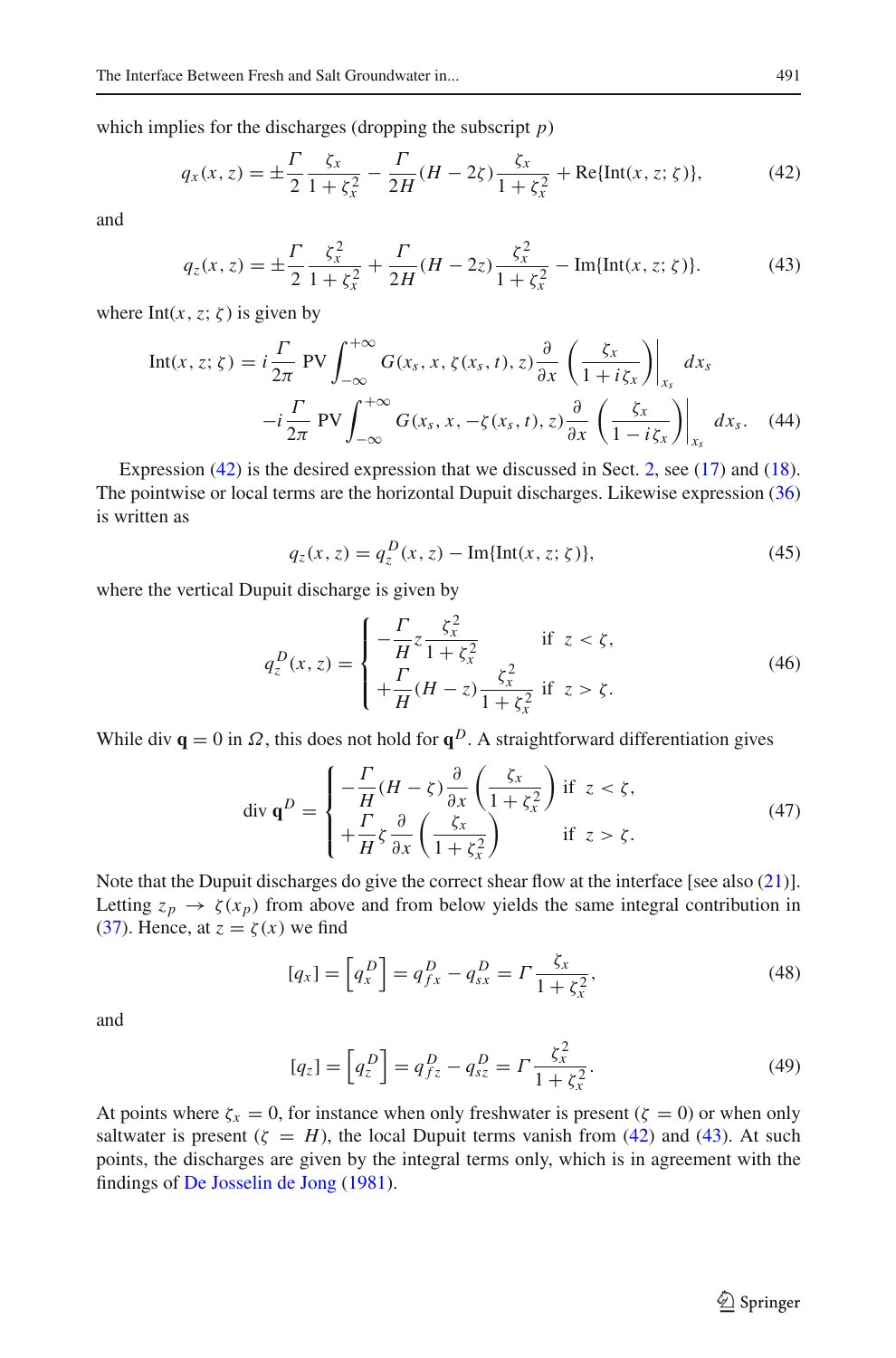## <span id="page-11-0"></span>**5 Validity of the Dupuit Discharge**

Yortsos [\(1995\)](#page-24-9) wrote a fundamental paper on the validity of the Dupuit approximation by considering the scaling:

<span id="page-11-1"></span>
$$
z = \frac{z}{H} \text{ and } x = \frac{x}{L},\tag{50}
$$

where *L* is a characteristic horizontal length scale. Introducing

<span id="page-11-2"></span>
$$
\varepsilon = \frac{H}{L} \tag{51}
$$

as a small parameter, he was able to recover the Dupuit approximation by applying an asymptotic expansion in terms of  $\varepsilon^2$ . In his paper, Yortsos considered more general cases as we do here.

In expressions [\(42\)](#page-10-0) and [\(43\)](#page-10-2) the factor  $1 + \zeta_x^2$  appears in the denominator. Applying scaling rules  $(50)$  and  $(51)$ , with

<span id="page-11-3"></span>
$$
u = \frac{\zeta}{H} \tag{52}
$$

gives  $1 + \varepsilon^2 u_x^2$  as denominator. Hence, in the expansion in terms of  $\varepsilon$  (or  $\varepsilon^2$ ), this factor is removed from the expressions. We apply scaling  $(50)$ – $(52)$  in Sect. [6](#page-16-0) when considering the case of flat interfaces ( $\varepsilon \ll 1$ ). In this section, we apply a more subtle approach in which we keep the influence of the denominator. We do this by analyzing [\(44\)](#page-10-1). We show below in detail how this works for its real part, i.e., for  $q_x$ . To obtain the real parts of [\(44\)](#page-10-1), we first note that

$$
\text{Int}(x, z; \zeta) = +\frac{\Gamma}{2\pi} \text{PV} \int_{-\infty}^{+\infty} G(x_s, x, +\zeta, z) \frac{\partial}{\partial x} \left( \frac{i\zeta_x + \zeta_x^2}{1 + \zeta_x^2} \right) dx_s
$$

$$
-\frac{\Gamma}{2\pi} \text{PV} \int_{-\infty}^{+\infty} G(x_s, x, -\zeta, z) \frac{\partial}{\partial x} \left( \frac{i\zeta_x - \zeta_x^2}{1 + \zeta_x^2} \right) dx_s, \tag{53}
$$

which we write as

<span id="page-11-6"></span>
$$
\text{Int}(x, z; \zeta) = \frac{i\Gamma}{2\pi} \text{PV} \int_{-\infty}^{+\infty} \omega_{-}(x_s, x, \zeta, z) \frac{\partial}{\partial x} \left( \frac{\zeta_x}{1 + \zeta_x^2} \right) dx_s
$$

$$
+ \frac{\Gamma}{2\pi} \text{PV} \int_{-\infty}^{+\infty} \omega_{+}(x_s, x, \zeta, z) \frac{\partial}{\partial x} \left( \frac{\zeta_x^2}{1 + \zeta_x^2} \right) dx_s, \tag{54}
$$

where

<span id="page-11-4"></span>
$$
\omega_{\pm}(x_s, x, \zeta, z) = G(x_s, x, +\zeta, z) \pm G(x_s, x, -\zeta, z). \tag{55}
$$

Hence

<span id="page-11-5"></span>
$$
\text{Re}\{\text{Int}(x, z:\zeta)\} = -\frac{\Gamma}{2\pi} \text{PV} \int_{-\infty}^{+\infty} \text{Im}\{\omega_{-}(x_{s}, x, \zeta, z)\} \frac{\partial}{\partial x} \left(\frac{\zeta_{x}}{1 + \zeta_{x}^{2}}\right) dx_{s}
$$
\n
$$
+ \frac{\Gamma}{2\pi} \text{PV} \int_{-\infty}^{+\infty} \text{Re}\{\omega_{+}(x_{s}, x, \zeta, z)\} \frac{\partial}{\partial x} \left(\frac{\zeta_{x}^{2}}{1 + \zeta_{x}^{2}}\right) dx_{s}
$$
\n
$$
=: I_{-} + I_{+}. \tag{56}
$$

We estimate the kernels Im{ $\omega$ <sub>-</sub>} and Re{ $\omega$ <sub>+</sub>} in several steps.

### $\circledcirc$  Springer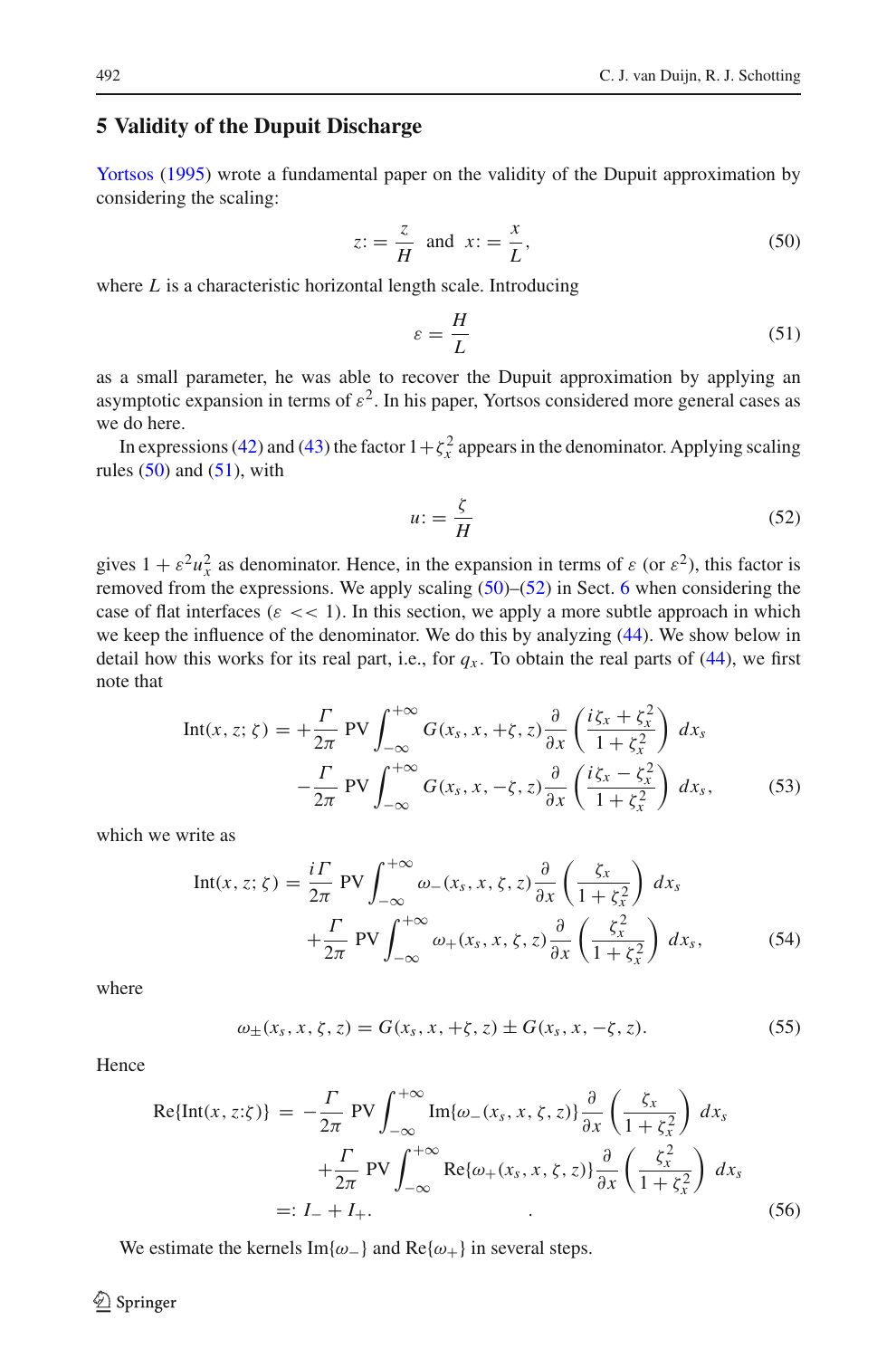**Step 1** First consider  $\omega$ <sub>−</sub>. Using [\(38\)](#page-8-5) in [\(55\)](#page-11-4) gives

<span id="page-12-3"></span>
$$
\omega_{-}(x_{s}, x, \zeta, z) = \begin{cases} \ln \left( \frac{1 - e^{+ (\tilde{x}_{s} - \tilde{x}) - i\tilde{z} + i\tilde{\zeta}}}{1 - e^{+ (\tilde{x}_{s} - \tilde{x}) - i\tilde{z} - i\tilde{\zeta}}} \right) & x_{s} < x, \\ \ln \left( \frac{1 - e^{-(\tilde{x}_{s} - \tilde{x}) + i\tilde{z} - i\tilde{\zeta}}}{1 - e^{-(\tilde{x}_{s} - \tilde{x}) + i\tilde{z} + i\tilde{\zeta}}} \right) & x_{s} > x. \end{cases}
$$
(57)

Note that, except for the sign of  $(\tilde{x}_s - \tilde{x})$ ,  $\omega$  for  $x_s < x$  and for  $x_s > x$  are each other complex conjugate. The structure of  $\omega_$  is

$$
\omega_{-} = \ln \frac{T}{B} = \ln \left| \frac{T}{B} \right| + i \arg \frac{T}{B}
$$

and hence

<span id="page-12-0"></span>
$$
\operatorname{Im}\{\omega_{-}\} = \arg T - \arg B. \tag{58}
$$

Similarly

<span id="page-12-1"></span>
$$
Re\{\omega_{+}\} = \ln(|T| \cdot |B|) = \ln |T| + \ln |B|
$$
 (59)

In  $(58)$  and  $(59)$ , we have

$$
T = \begin{cases} 1 - e^{+(\tilde{x}_s - \tilde{x}) - i\tilde{z} + i\tilde{\xi}} & x_s < x, \\ 1 - e^{-(\tilde{x}_s - \tilde{x}) + i\tilde{z} - i\tilde{\xi}} & x_s > x, \end{cases}
$$
(60)

and

-

$$
B = \begin{cases} 1 - e^{+(\tilde{x}_s - \tilde{x}) - i\tilde{z} - i\tilde{\zeta}} & x_s < x, \\ 1 - e^{-(\tilde{x}_s - \tilde{x}) + i\tilde{z} + i\tilde{\zeta}} & x_s > x, \end{cases}
$$
(61)

**Step 2** Let  $x_s < x$ . Recall that  $\tilde{z} = \frac{\pi z}{H}$ , etc... Let  $a = e^{(\tilde{x}_s - \tilde{x})}$ . Clearly  $0 < a < 1$ . Then the expressions for  $T$  and  $B$  can be written as

$$
T = 1 + a e^{i(\pi - \tilde{z} + \tilde{\zeta})} \text{ and } B = 1 + a e^{i(\pi - \tilde{z} - \tilde{\zeta})}.
$$
 (62)

In the complex plane, *T* and *B* are points on the circle *C*, see Fig. [3,](#page-13-0) with radius *a* and center (1,0). We make use of this figure to estimate Im{ $\omega$ <sub>-</sub>} and Re{ $\omega$ <sub>+</sub>}.

**Step 3** Bound for Im $\{\omega_-\}$ .

With reference to Fig. [3,](#page-13-0) we observe that the maximum of  $|\arg T|$  (or  $|\arg B|$ ) is attained when *T* (or *B*) is at the points *K* or *M*. The same holds for  $x_s > x$  when  $a = e^{-(\tilde{x}_s - \tilde{x})}$ . Hence for all  $x, x_s \in \mathbf{R}$  we have

<span id="page-12-2"></span>
$$
|\text{Im}\{\omega_{-}(x_s, x, \zeta, z)\}| \le 2 \arctan \frac{a}{\sqrt{1 - a^2}},\tag{63}
$$

where  $a = e^{-|\tilde{x}_s - \tilde{x}|}$ .

**Step 4** Bound for  $Re{\omega_+}$ . Again we use Fig. [3.](#page-13-0) Clearly

$$
1 - a \le |T|, |B| \le 1 + a.
$$

Using the concavity of ln, we have

$$
|\ln |T|, \ln |B|| \leq |\ln(1-a)|.
$$

 $\hat{\mathfrak{D}}$  Springer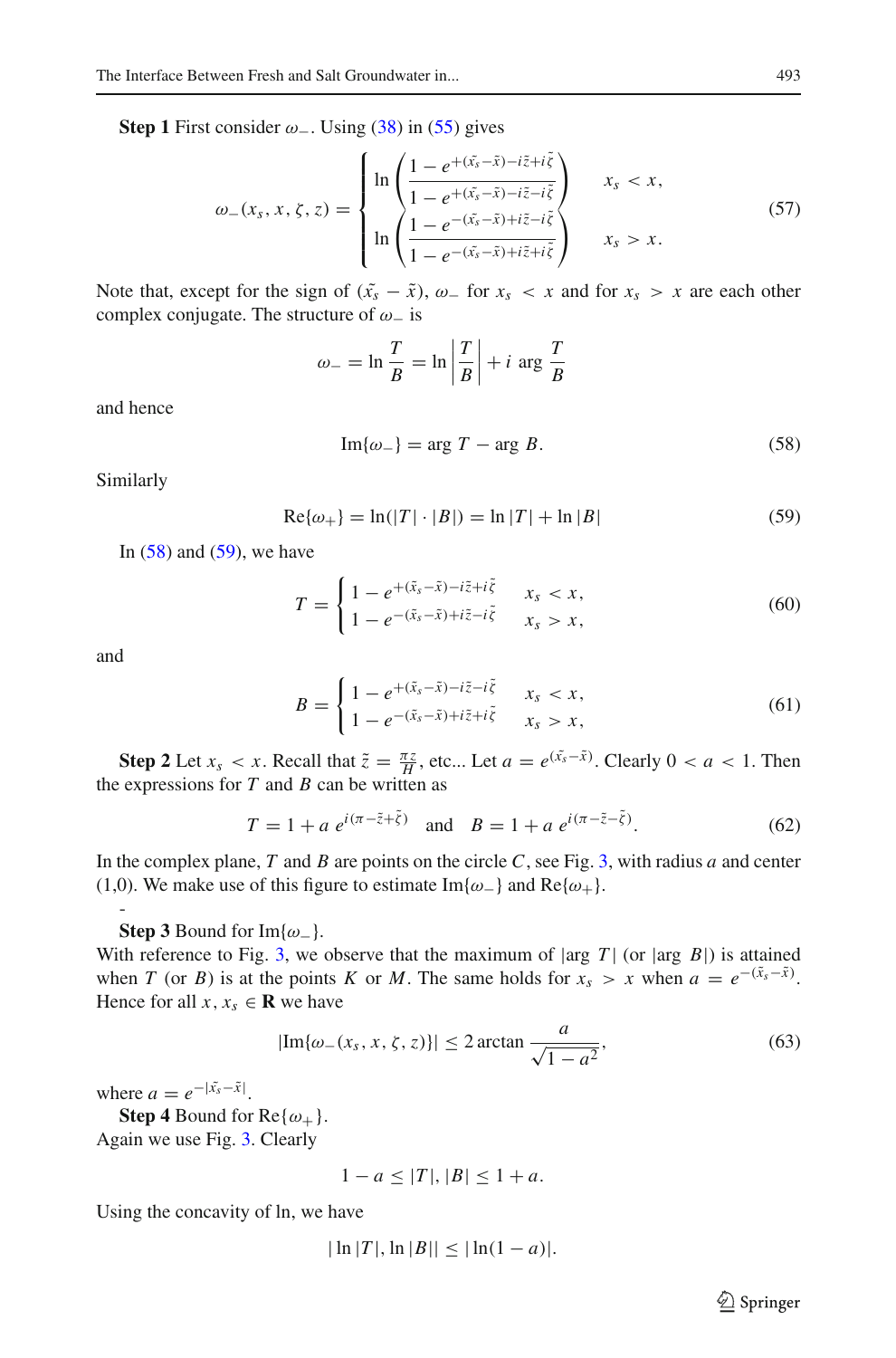

<span id="page-13-0"></span>**Fig. 3** Points *T* and *B* on the *circle* C in the complex plane

Using [\(59\)](#page-12-1) we obtain for all  $x, x_s \in \mathbf{R}$ 

<span id="page-13-1"></span>
$$
|\operatorname{Re}\{\omega_{+}(x_{x}, x, \zeta, z)\}| \le 2|\ln(1 - a)|,\tag{64}
$$

where again  $a = e^{-|\tilde{x}_s - \tilde{x}|}$ . Note that estimates [\(63\)](#page-12-2) and [\(64\)](#page-13-1) do not depend on the position of the points *T* and *B* on the circle *C*. Therefore, they are uniform in  $z \in [0, H]$  and also uniform with respect to the structure of  $\zeta$ .

With  $a = e^{-|\tilde{x}_s - \tilde{x}|}$ , let

<span id="page-13-4"></span>
$$
f(x_s - x) := 2 \arctan \frac{a}{\sqrt{1 - a^2}}
$$
\n(65)

and

<span id="page-13-5"></span>
$$
g(x_s - x) := 2|\ln(1 - a)|. \tag{66}
$$

Then we have obtained the estimate, recall [\(56\)](#page-11-5) and dropped from now on the *PV* in the notation,

<span id="page-13-2"></span>
$$
\frac{2\pi}{\Gamma} |\text{Re}\{\text{Int}(x, z; \zeta)\}| \le \int_{-\infty}^{+\infty} f(x_s - x) \left| \frac{\partial}{\partial x} \left( \frac{\zeta_x}{1 + \zeta_x^2} \right) \right| dx_s
$$

$$
+ \int_{-\infty}^{+\infty} g(x_s - x) \left| \frac{\partial}{\partial x} \left( \frac{\zeta_x^2}{1 + \zeta_x^2} \right) \right| dx_s \tag{67}
$$

for all  $x \in \mathbf{R}$  and  $0 \le z \le H$ . The kernels f and g are integrable in **R** since for each  $x \in \mathbf{R}$ 

<span id="page-13-3"></span>
$$
\int_{-\infty}^{+\infty} f(x_s - x) \, dx_s = 2 \int_{x}^{+\infty} f(x_s - x) \, dx_s
$$
\n
$$
= \frac{4H}{\pi} \int_{0}^{1} \left( \frac{1}{a} \arctan \frac{a}{\sqrt{1 - a^2}} \right) \, da \le 2H \tag{68}
$$

 $\bigcirc$  Springer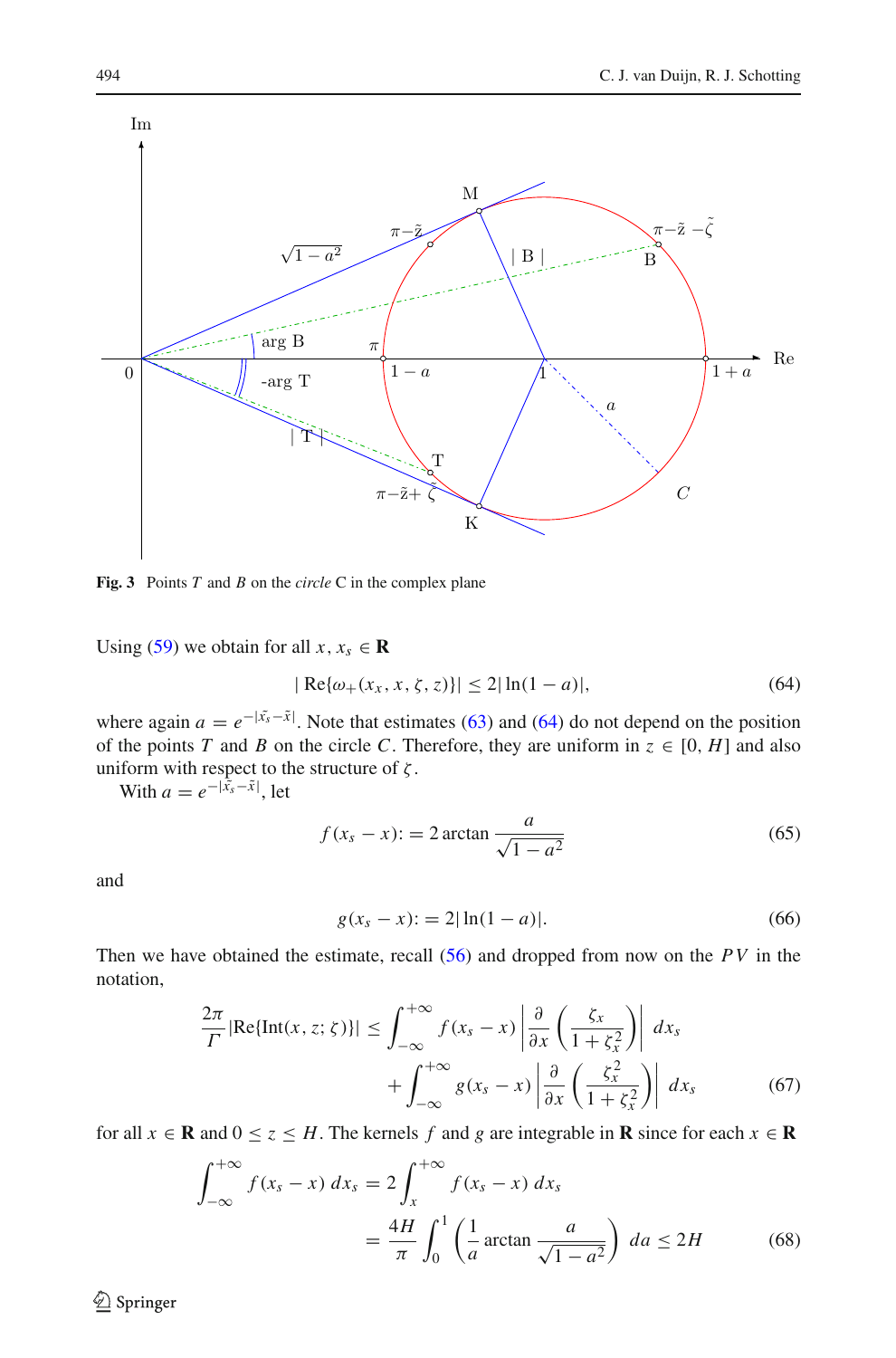and

$$
\int_{-\infty}^{+\infty} g(x_s - x) \, dx_s = 2 \int_{x}^{+\infty} g(x_s - x) \, dx_s = \frac{4H}{\pi} \int_{0}^{1} \frac{1}{a} |\ln(1 - a)| \, da = \frac{4H}{\pi} c \tag{69}
$$

where *c* is a positive constant  $(0 < c < 2 \ln 2 + 1)$ . Furthermore, both kernels have the same asymptotic behavior for large  $|x_s - x|$ . Let  $|x_s - x| \geq H$ . Then  $a \leq e^{-\pi} \approx \frac{1}{20}$ . For such small *a*, we have

<span id="page-14-1"></span>
$$
2\arctan\frac{a}{\sqrt{1-a^2}} \approx 2a \quad \rightarrow \quad f(x_s - x) \approx 2e^{-\frac{\pi}{H}|x_s - x|} \tag{70}
$$

and

$$
2|\ln(1-a)| \approx 2a \quad \to \quad g(x_s - x) \approx 2e^{-\frac{\pi}{H}|x_s - x|} \tag{71}
$$

Using the properties of  $f$  and  $g$  in [\(67\)](#page-13-2), we are able to formulate a criterion with respect to the shape of the interface  $\zeta$  for which the Dupuit approximation holds. The analysis becomes more transparent if we first apply the scaling

<span id="page-14-2"></span>
$$
u: = \frac{\zeta}{H}, \ x: = \frac{x}{H} \text{ and } z: = \frac{z}{H}.
$$
 (72)

Then inequality [\(67\)](#page-13-2) becomes

<span id="page-14-0"></span>
$$
\frac{2\pi}{\Gamma} |\text{Re}\{\text{Int}(x, z; u)\}| \leq \int_{-\infty}^{+\infty} f(x_s - x) \left| \frac{\partial}{\partial x} \left( \frac{u_x}{1 + u_x^2} \right) \right| dx_s
$$

$$
+ \int_{-\infty}^{+\infty} g(x_s - x) \left| \frac{\partial}{\partial x} \left( \frac{u_x^2}{1 + u_x^2} \right) \right| dx_s, \tag{73}
$$

where in *f* and *g* we now have  $a = e^{-\pi |x_s - x|}$ .

**Claim** *Fix*  $x_0 \in \mathbb{R}$ *. If* 

(i) 
$$
\frac{\partial^2 u}{\partial x^2}
$$
 is integrable in **R**  $\left( i.e \int_{-\infty}^{+\infty} \left| \frac{\partial^2 u}{\partial x^2} \right| dx < K \text{ for some } K > 0 \right)$ ,  
(ii) 
$$
\left| \frac{\partial^2 u}{\partial x^2} \right| \le \delta < 1 \text{ for } |x - x_0| < 1,
$$
(74)

*then the Dupuit approximation holds at*  $x = x_0$ *.* 

*Demonstration* We first estimate in a straightforward way

$$
\left|\frac{\partial}{\partial x}\left(\frac{u_x}{1+u_x^2}\right)\right|,\left|\frac{\partial}{\partial x}\left(\frac{u_x^2}{1+u_x^2}\right)\right|\leq \left|\frac{\partial^2 u}{\partial x^2}\right|.
$$

Using this in inequality [\(73\)](#page-14-0), we obtain at  $x = x_0$  and for all  $0 \le z \le 1$ 

$$
\frac{2\pi}{\Gamma} |\text{Re}\{\text{Int}(x_0, z; u)\}| \le \int_{-\infty}^{+\infty} f(x_s - x_0) \left| \frac{\partial^2 u}{\partial x^2} \right| dx_s + \int_{-\infty}^{+\infty} g(x_s - x_0) \left| \frac{\partial^2 u}{\partial x^2} \right| dx_s
$$
\n
$$
= : I_f + I_g \tag{75}
$$

Writing I*f* as

$$
I_f = \int_{-\infty}^{x_0-1} f(x_s - x_0) \left| \frac{\partial^2 u}{\partial x^2} \right| \, dx_s + \int_{x_0-1}^{x_0+1} \cdots + \int_{x_0+1}^{+\infty} \cdots
$$

<sup>2</sup> Springer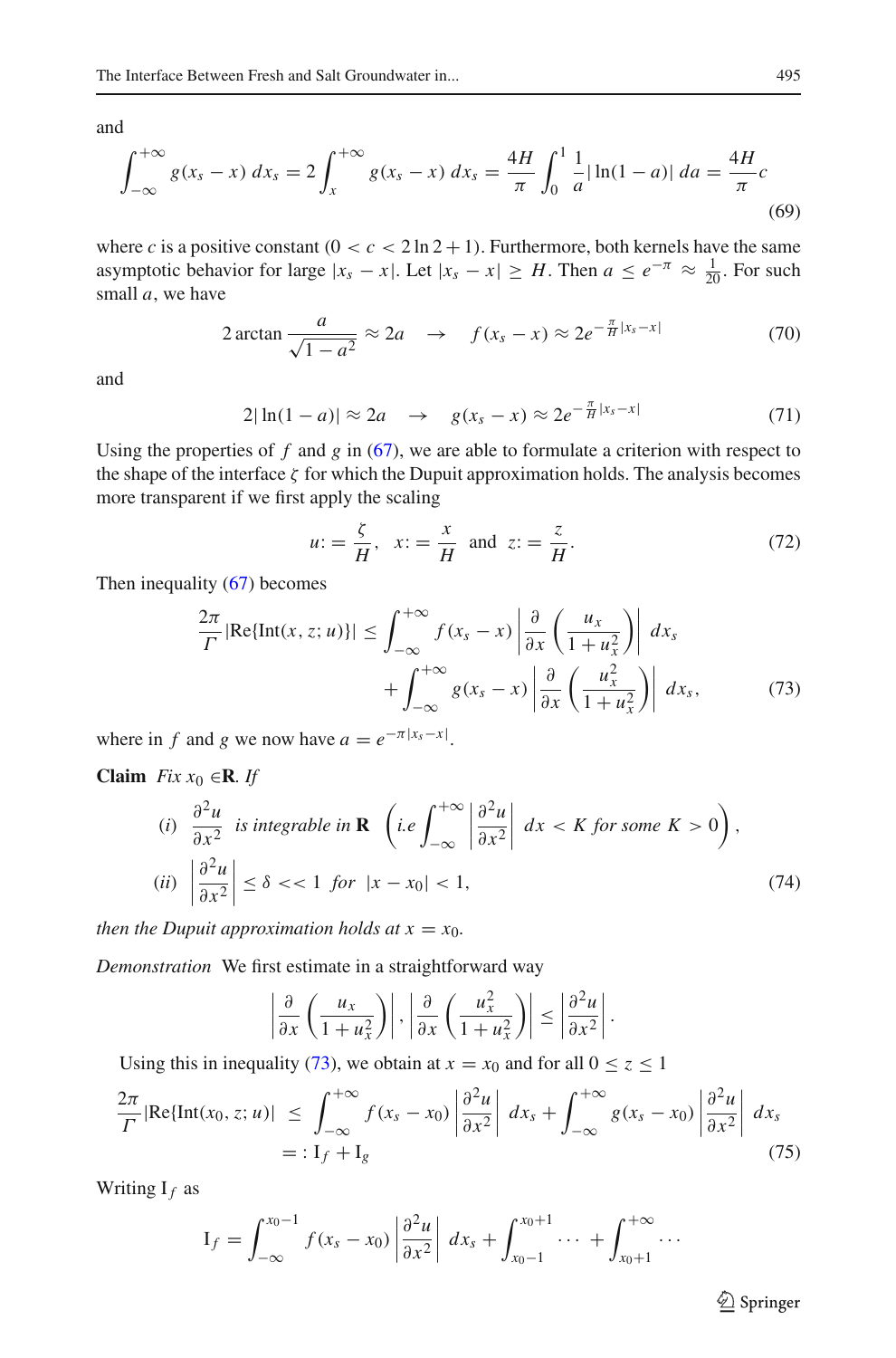we estimate

$$
I_f \le f(-1) \int_{-\infty}^{x_0-1} \left| \frac{\partial^2 u}{\partial x^2} \right| dx_s + \delta \int_{x_0-1}^{x_0+1} f(x_s-x) dx_s + f(1) \int_{x_0+1}^{+\infty} \left| \frac{\partial^2 u}{\partial x^2} \right| dx_s
$$

where we used (ii) and the monotonicity of  $f(x_s - x_0)$ . Since  $f(-1) = f(1)$  we further have

$$
I_f \leq \delta \int_{-\infty}^{+\infty} f(x_s - x) \, dx_s + f(1) \int_{-\infty}^{+\infty} \left| \frac{\partial^2 u}{\partial x^2} \right| \, dx_s \tag{76}
$$

Using  $\int_{-\infty}^{+\infty} f(x_s - x) dx_s \le 2$  (apply[\(68\)](#page-13-3) after scaling),  $\int_{-\infty}^{+\infty}$  $\begin{array}{c} \n\end{array}$  $\frac{\partial^2 u}{\partial x^2}$  *dx<sub>s</sub>* ≤ *K* (see (i) in Claim) and [\(70\)](#page-14-1) we find

$$
I_f \le 2\delta + f(1)K \approx 2\delta + 2e^{-\pi}K. \tag{77}
$$

Similarly we find for I*g*

$$
I_g \le \frac{4c}{\pi} \delta + g(1)K \approx \frac{4c}{\pi} \delta + 2e^{-\pi}K. \tag{78}
$$

Hence

<span id="page-15-0"></span>
$$
\frac{1}{\Gamma} |\text{Re}\{\text{Int}(x, z; u)\}| \le \frac{1}{2\pi} (\text{I}_f + \text{I}_g)
$$
\n
$$
\approx \frac{1}{\pi} \left( \left(1 + \frac{2c}{\pi}\right) \delta + 2e^{-\pi} K \right) < 1 \tag{79}
$$

provided  $K$  is not too large. If  $K$  is large we need to extend the interval in (ii) of the Claim:  $\left|\frac{\partial^2 u}{\partial x^2}\right| \le \delta \lt \lt 1$  for  $|x - x_0| < 2$ , say. This would give the factor  $e^{-2\pi}$  in estimate [\(79\)](#page-15-0). The right-hand side of [\(79\)](#page-15-0) must be compared to the Dupuit discharge  $q_x^D$  from [\(18\)](#page-5-0) after scaling [\(72\)](#page-14-2)

$$
\frac{1}{\Gamma}q_x^D = \begin{cases}\n-(1-u)\frac{u_x}{1+u_x^2} & \text{if } z < u, \\
u\frac{u_x^2}{1+u_x^2} & \text{if } z > u,\n\end{cases}
$$
\n(80)

which is assumed  $O(1)$ . This concludes the demonstration.

For the vertical discharge component  $q_z$ , one can proceed as above. Similar estimates are obtained and the Claim holds for *qz* as well. Details are omitted.

*Example* To clarify the conditions of the claim, we construct the following example. Let  $0 < \mu < \frac{1}{2}$ ,  $\alpha > 1$  and drop the time dependence from the interface height :  $u = u(x)$ . Then consider

<span id="page-15-1"></span>
$$
u(x) = \begin{cases} \frac{1}{2} + \frac{1}{\alpha} \left( \frac{1}{2} - \mu \right) x & \text{for } 0 < x \le \alpha, \\ 1 - \mu e^{-\frac{1}{\alpha \mu} \left( \frac{1}{2} - \mu \right) (x - \alpha)} & \text{for } x > \alpha, \end{cases}
$$
(81)

and

<span id="page-15-2"></span>
$$
u(x) = 1 - u(-x) \text{ for } x < 0,
$$
 (82)

see Fig. [4.](#page-16-1)

 $\bigcirc$  Springer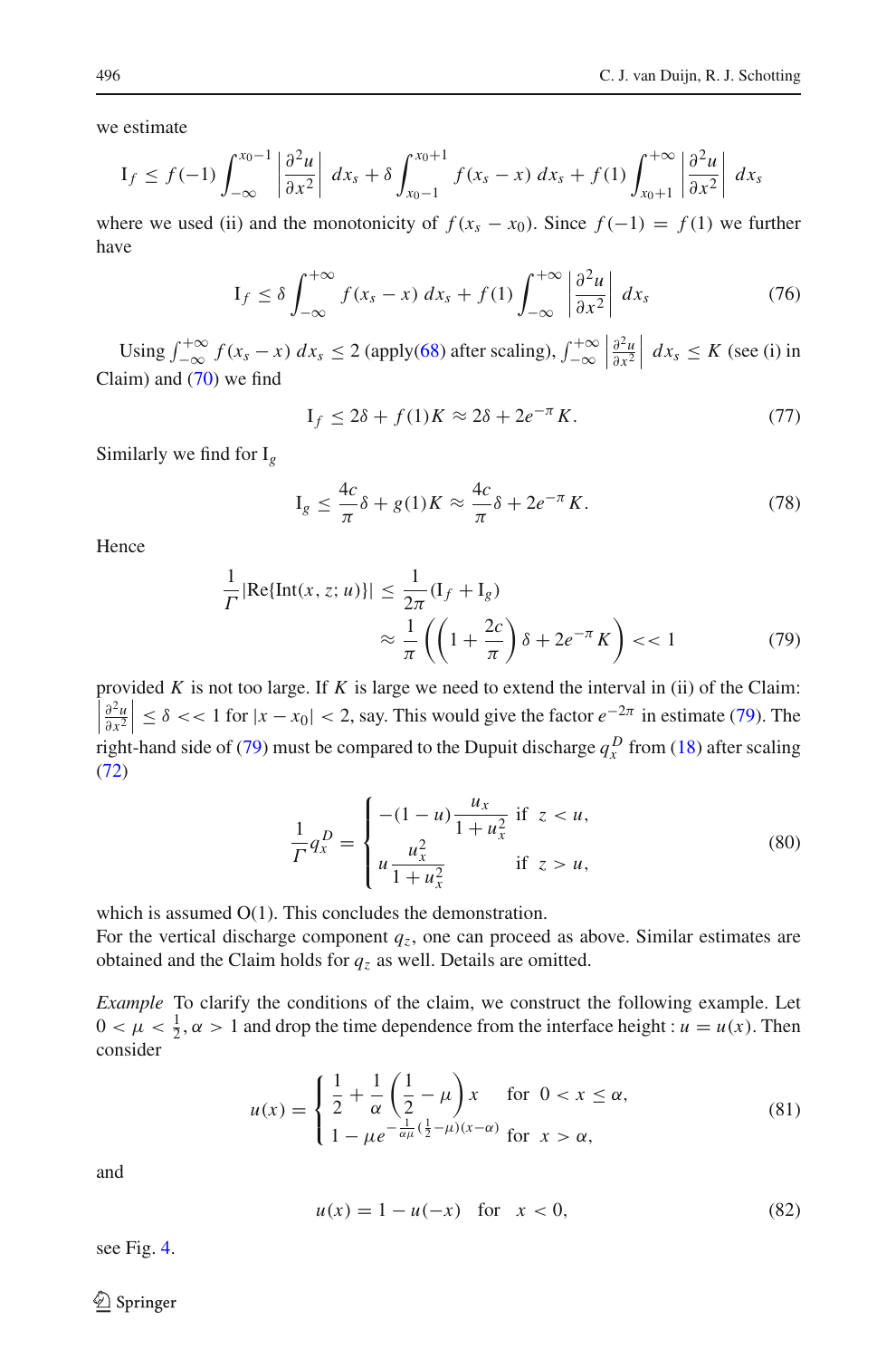<span id="page-16-1"></span>



Note that  $u \in C^1(\mathbf{R})$ , *u* is strictly increasing with  $u(-\infty) = 0$ ,  $u(0) = \frac{1}{2}$  and  $u(+\infty) =$ 1,  $\frac{\partial^2 u}{\partial x^2} \leq (\geq) 0$  for  $x > (\leq) 0$  and  $\frac{du}{dx} = \frac{1}{\alpha} (\frac{1}{2} - \mu)$  in the interval  $(-\alpha, \alpha)$ .

In this example, the conditions of the Claim, and hence the validity of Dupuit, hold for each point in the interval ( $\alpha - 1$ ,  $-\alpha + 1$ ). In the larger interval ( $-\alpha$ ,  $\alpha$ ) we have  $\frac{\partial^2 u}{\partial x^2} = 0$  and

$$
\int_{-\infty}^{+\infty} \left| \frac{\partial^2 u}{\partial x^2} \right| dx = -2 \int_0^{+\infty} \frac{\partial^2 u}{\partial x^2} dx = -2 \int_{\alpha}^{+\infty} \frac{\partial^2 u}{\partial x^2} dx = 2 \frac{du}{dx} (\alpha) = \frac{1}{\alpha} (1 - 2\mu) = K
$$

This example also shows that for the Dupuit approximation to hold, it is not necessary to have very flat interfaces. If  $a = \frac{3}{2}$ , Dupuit holds in the interval  $\left(-\frac{1}{2}, \frac{1}{2}\right)$  where  $\frac{du}{dx} = \frac{2}{3}(\frac{1}{2} - \mu)$ . It is therefore important to keep the factor  $1 + \zeta_x^2$  in the denominator of the Dupuit discharges [\(18\)](#page-5-0), as suggested by de Josselin de Jong. In the next section, we consider the case of flat interfaces.

# <span id="page-16-0"></span>**6 Flat Interfaces**

We return to the scaling  $(50)$ – $(52)$  introduced by [Yortsos](#page-24-9) [\(1995](#page-24-9)). The assumption  $\varepsilon \ll 1$ reflects indeed flat interfaces, since

<span id="page-16-4"></span>
$$
\frac{\partial \zeta}{\partial x} = \varepsilon \frac{\partial u}{\partial x}.
$$
\n(83)

In the scaled variables, the Dupuit discharge (2.15) becomes

<span id="page-16-3"></span>
$$
\frac{1}{\Gamma}q_x^D = \begin{cases}\n-(1-u)\frac{\varepsilon u_x}{1 + \varepsilon^2 u_x^2} & z < u \\
u\frac{\varepsilon u_x}{1 + \varepsilon^2 u_x^2} & z > u\n\end{cases}
$$
\n(84)

Note that  $q_x^D$  /  $\Gamma = O(\varepsilon)$ . We show below that in the right-hand side of inequality [\(67\)](#page-13-2), the *f*-term is  $O(\varepsilon^2)$  and the *g*-term  $O(\varepsilon^3)$ . Applying [\(50\)](#page-11-1)–[\(52\)](#page-11-3) to [\(67\)](#page-13-2) gives for  $x \in \mathbf{R}$  and  $0 \leq z \leq 1$ 

<span id="page-16-2"></span>
$$
\frac{2\pi}{\Gamma} |\text{Re}\{\text{Int}(x, z; u)\}|
$$
\n
$$
\leq \varepsilon \int_{-\infty}^{+\infty} f_{\varepsilon}(x_s - x) \Big| \frac{\partial}{\partial x} \left( \frac{u_x}{1 + \varepsilon^2 u_x^2} \right) \Big| dx_s
$$
\n
$$
+ \varepsilon^2 \int_{-\infty}^{+\infty} g_{\varepsilon}(x_s - x) \Big| \frac{\partial}{\partial x} \left( \frac{u_x^2}{1 + \varepsilon^2 u_x^2} \right) \Big| dx_s
$$
\n(85)

 $\circled{2}$  Springer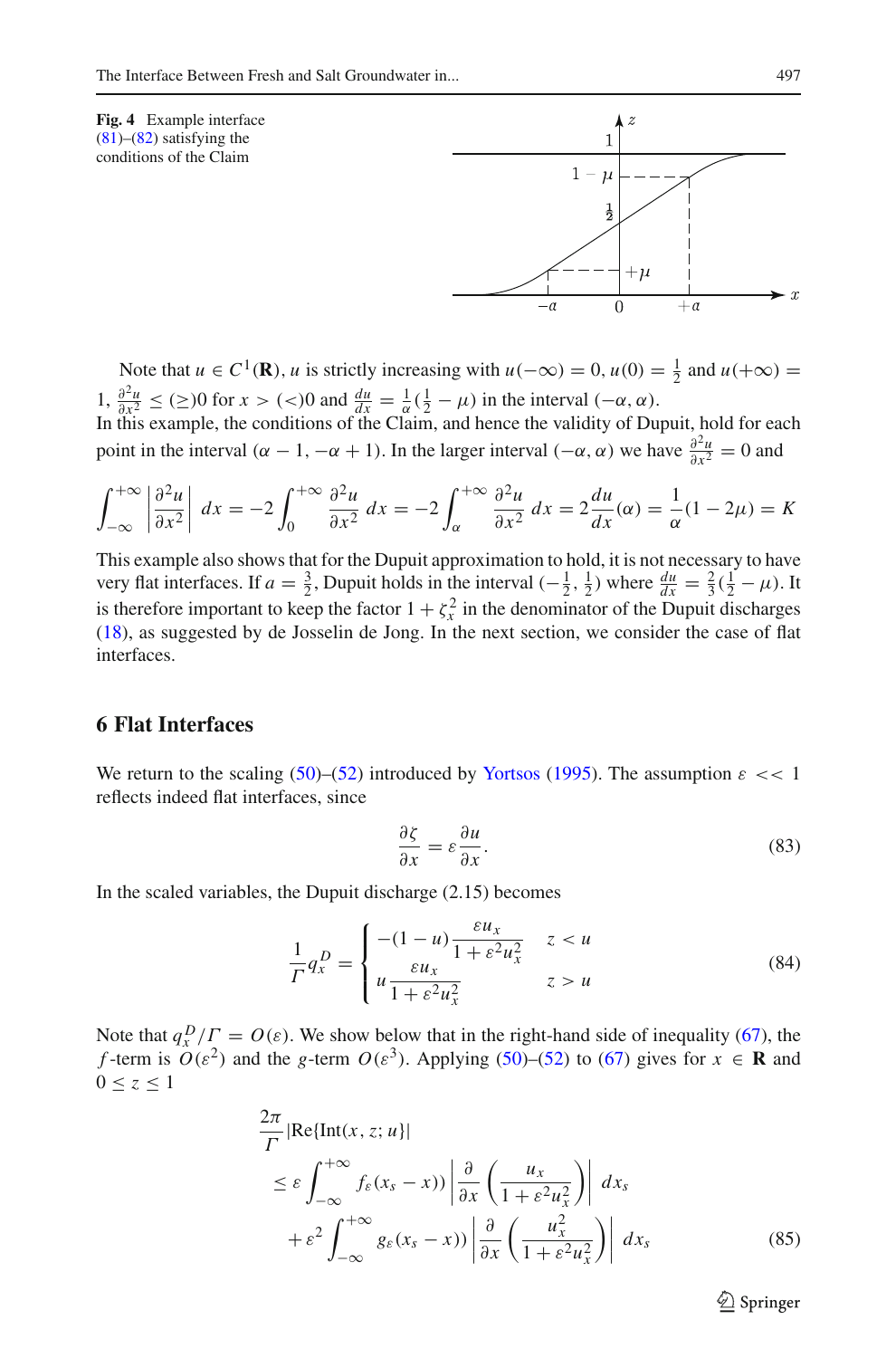where  $f_{\varepsilon}$  is given by [\(65\)](#page-13-4) and  $g_{\varepsilon}$  by [\(66\)](#page-13-5), but where now

$$
a = e^{-\frac{\pi}{\varepsilon}|x_s - x|}.\tag{86}
$$

 $\overline{\phantom{a}}$  $\overline{\phantom{a}}$  $\overline{\phantom{a}}$  $\frac{1}{2}$ 

Since

$$
\left| \frac{\partial}{\partial x} \left( \frac{u_x}{1 + \varepsilon^2 u_x^2} \right) \right| = \left| \frac{(1 - \varepsilon^2 u_x^2)}{(1 + \varepsilon^2 u_x^2)^2} \frac{\partial^2 u}{\partial x^2} \right| \le \left| \frac{\partial^2 u}{\partial x^2} \right|
$$

and

$$
\left|\frac{\partial}{\partial x}\left(\frac{u_x^2}{1+\varepsilon^2 u_x^2}\right)\right|=\left|\frac{2u_x}{(1+\varepsilon^2 u_x^2)^2}\frac{\partial^2 u}{\partial x^2}\right|\leq 2\left|\frac{\partial u}{\partial x}\frac{\partial^2 u}{\partial x^2}\right|=\left|\frac{\partial}{\partial x}\left(\frac{\partial u}{\partial x}\right)^2\right|,
$$

we find from [\(85\)](#page-16-2)

$$
\frac{2\pi}{\Gamma} |\text{Re}\{\text{Int}(x, z; u\}| \le \varepsilon \int_{-\infty}^{+\infty} f_{\varepsilon}(x_s - x) \Big| \frac{\partial^2 u}{\partial x^2} \Big| \ dx_s
$$

$$
+ \varepsilon^2 \int_{-\infty}^{+\infty} g_{\varepsilon}(x_s - x) \Big| \frac{\partial}{\partial x} \left(\frac{\partial u}{\partial x}\right)^2 \Big| \ dx_s =: \mathbf{I}_{f_{\varepsilon}} + \mathbf{I}_{g_{\varepsilon}}. \tag{87}
$$

In the integral, we set

$$
s = \frac{\pi}{\varepsilon}(x_s - x). \tag{88}
$$

This gives

<span id="page-17-0"></span>
$$
I_{f_{\varepsilon}} = \frac{\varepsilon^2}{\pi} \int_{-\infty}^{+\infty} \tilde{f}(s) \left| \frac{\partial^2 u}{\partial x^2} \left( x + \frac{\varepsilon}{\pi} s, t \right) \right| ds \tag{89}
$$

and

<span id="page-17-1"></span>
$$
I_{g_{\varepsilon}} = \frac{\varepsilon^3}{\pi} \int_{-\infty}^{+\infty} \tilde{g}(s) \left| \frac{\partial}{\partial x} \left( \frac{\partial u}{\partial x} \right)^2 \left( x + \frac{\varepsilon}{\pi} s, t \right) \right| ds. \tag{90}
$$

Here  $\tilde{f}$  is again given by [\(65\)](#page-13-4) and  $\tilde{g}$  by [\(66\)](#page-13-5), but now with

<span id="page-17-4"></span>
$$
a = e^{-|s|}.\tag{91}
$$

Assuming that the integrals in [\(89\)](#page-17-0) and [\(90\)](#page-17-1) are bounded, uniformly in  $\varepsilon > 0$ , for  $(x, t)$  in a subdomain  $E$  of the  $(x, t)$ -plane, we have

$$
\mathcal{I}_{f_{\varepsilon}} = O(\varepsilon^2) \quad \text{and} \quad \mathcal{I}_{g_{\varepsilon}} = O(\varepsilon^3) \quad \text{in } E
$$

and consequently

<span id="page-17-2"></span>
$$
\left| \frac{q_x - q_x^D}{\Gamma} \right| = O(\varepsilon^2) \quad \text{in } E
$$
 (93)

as  $\varepsilon \downarrow 0$ . Consistent with the order of approximation, we may simplify  $q_x^D$  in [\(84\)](#page-16-3) and in [\(93\)](#page-17-2) by disregarding the term  $\varepsilon^2 u_x^2$  in the denominator. This gives

<span id="page-17-3"></span>
$$
\frac{1}{\Gamma}q_x^D = \begin{cases}\n-\varepsilon(1-u)u_x & z < u, \\
\varepsilon u u_x & z > u.\n\end{cases}
$$
\n(94)

The boundedness of the integrals in [\(89\)](#page-17-0) and [\(90\)](#page-17-1) clearly depends on the behavior of the scaled interface  $u = u(x, t)$ . Let us investigate this for a particular choice of *u*. Starting point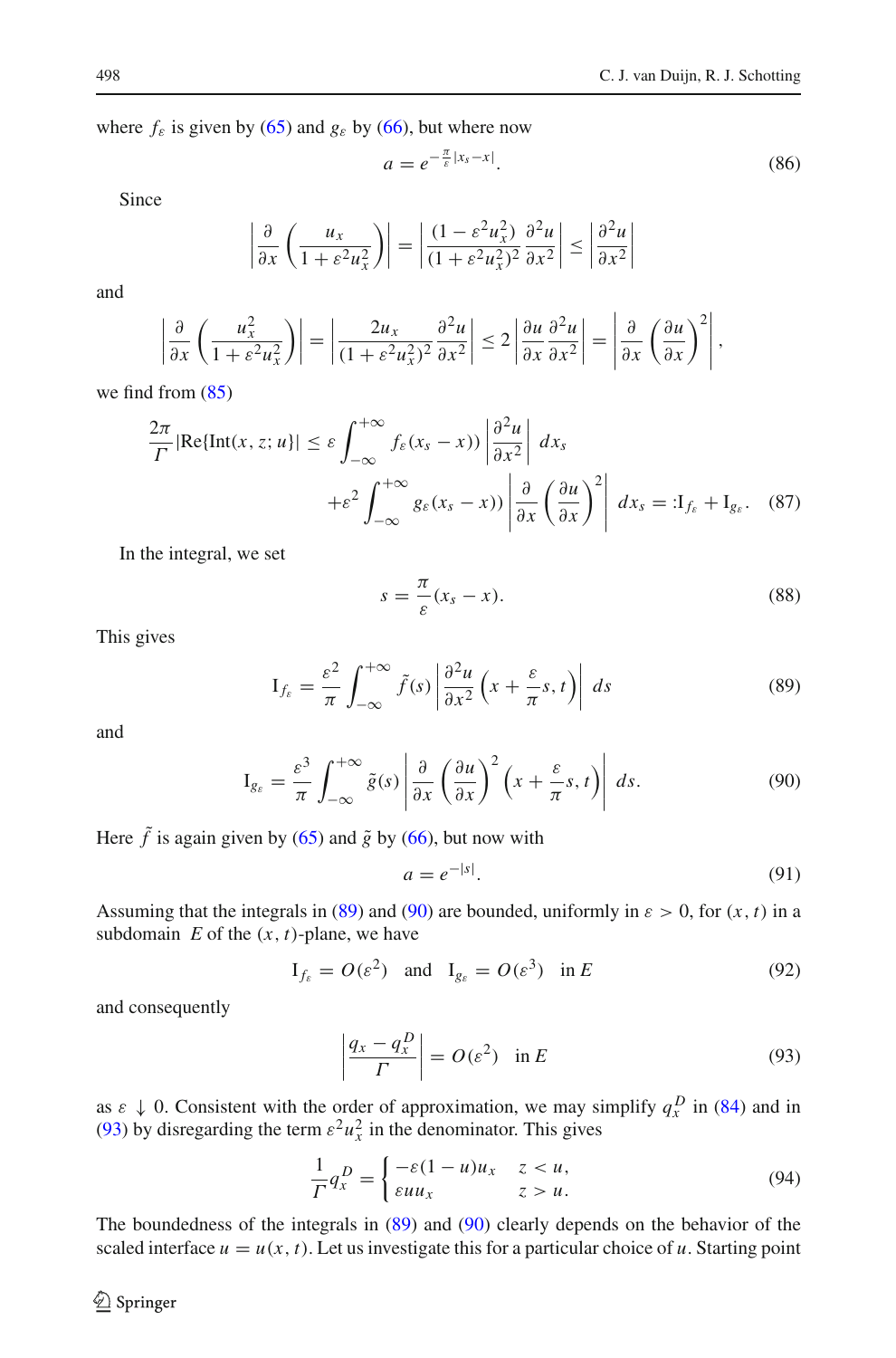is the evolution equation for the interface based on the Dupuit approximation [\(94\)](#page-17-3). Following the procedure as outlined in Sect. [2,](#page-2-1) one finds the equation, see also [28,](#page-6-2)

<span id="page-18-0"></span>
$$
\frac{\partial u}{\partial t} = D\varepsilon^2 \frac{\partial}{\partial x} \left( u(1-u) \frac{\partial u}{\partial x} \right),\tag{95}
$$

where  $D = \frac{\Gamma}{\phi H} [s^{-1}]$ . Solutions of this equation should approximately describe the motion of the true interface, in particular for flat interfaces ( $\varepsilon \ll 1$ ). Equation [\(95\)](#page-18-0) has a particular solution, see [Van Duijn and Zhang](#page-24-11) [\(1988](#page-24-11)) and [De Josselin de Jong](#page-23-0) [\(1981\)](#page-23-0), describing the redistribution of fresh and salt groundwater as a rotating line in space. It is given by the similarity solution

<span id="page-18-1"></span>
$$
u_s(x,t) = \begin{cases} 0 & \text{for } x < -\varepsilon\sqrt{Dt}, \\ \frac{1}{2} + \frac{x}{2\varepsilon\sqrt{Dt}} & \text{for } -\varepsilon\sqrt{Dt} < x < \varepsilon\sqrt{Dt}, \\ 1 & x > \text{for } \varepsilon\sqrt{Dt}, \end{cases} \tag{96}
$$

with  $t > 0$ .

To be in the regime of flat interfaces, we need  $\frac{\partial u_s}{\partial x} = O(1)$ , see also [\(83\)](#page-16-4). This requires a large dimensional time in [\(96\)](#page-18-1). We need  $t = O\left(\frac{1}{\varepsilon^2}\right)$  and for convenience we write

$$
t = \frac{T}{D\varepsilon^2}, \text{ with } T = O(1). \tag{97}
$$

Using this in [\(96\)](#page-18-1) gives

<span id="page-18-2"></span>
$$
\frac{\partial^2 u_s}{\partial x^2}(x,T) = \frac{1}{2\sqrt{T}} \left\{ \delta \left( x + \sqrt{T} \right) - \delta \left( x - \sqrt{T} \right) \right\}
$$
(98)

and

<span id="page-18-3"></span>
$$
\frac{\partial}{\partial x} \left( \frac{\partial u_s}{\partial x} \right)^2 (x, T) = \frac{1}{4T} \left\{ \delta \left( x + \sqrt{T} \right) - \delta \left( x - \sqrt{T} \right) \right\}
$$
(99)

Using [\(98\)](#page-18-2) in [\(89\)](#page-17-0), together with the symmetry of  $\tilde{f}$ , gives

$$
I_{f_{\varepsilon}} = I_{f_{\varepsilon}}(x, T) = \frac{\varepsilon^{2}}{2\pi\sqrt{T}} \int_{-\infty}^{+\infty} \tilde{f}(s) \left\{ \delta \left( x + \frac{\varepsilon}{\pi} s + \sqrt{T} \right) + \delta \left( x + \frac{\varepsilon}{\pi} s - \sqrt{T} \right) \right\} ds
$$
  

$$
= \frac{\varepsilon}{2\sqrt{T}} \left\{ \tilde{f} \left( \frac{\pi}{\varepsilon} \left( x + \sqrt{T} \right) \right) + \tilde{f} \left( \frac{\pi}{\varepsilon} \left( x - \sqrt{T} \right) \right) \right\}.
$$
 (100)

The monotonicity of  $\tilde{f}$  and again its symmetry yields the estimate

$$
I_{f_{\varepsilon}}(x,T) \leq \frac{\varepsilon}{\sqrt{T}} \tilde{f}\left(\frac{\pi}{\varepsilon} \left(\sqrt{T} - |x|\right)\right) \tag{101}
$$

for all  $x \in (-\infty, \infty)$  and  $T > 0$ . Fixing x such that  $|x| < \sqrt{T}$ , i.e., that part of the aquifer where both fresh groundwater and salt groundwater are present with  $\frac{\partial u_s}{\partial x} > 0$ , we obtain for small  $\varepsilon$  (or for large  $T$ )

$$
I_{f_{\varepsilon}}(x,T) \leq \frac{\varepsilon}{\sqrt{T}} e^{-\frac{\pi}{\varepsilon} \left(\sqrt{T} - |x| \right)}.
$$
 (102)

This is sharper than [\(91\)](#page-17-4) as long as *x* is in a bounded interval  $(-l, l)$  and  $T > l^2$ . Using [\(99\)](#page-18-3) in [\(90\)](#page-17-1) gives a similar estimate for  $I_{g_{\varepsilon}}$ .

 $\hat{\mathfrak{D}}$  Springer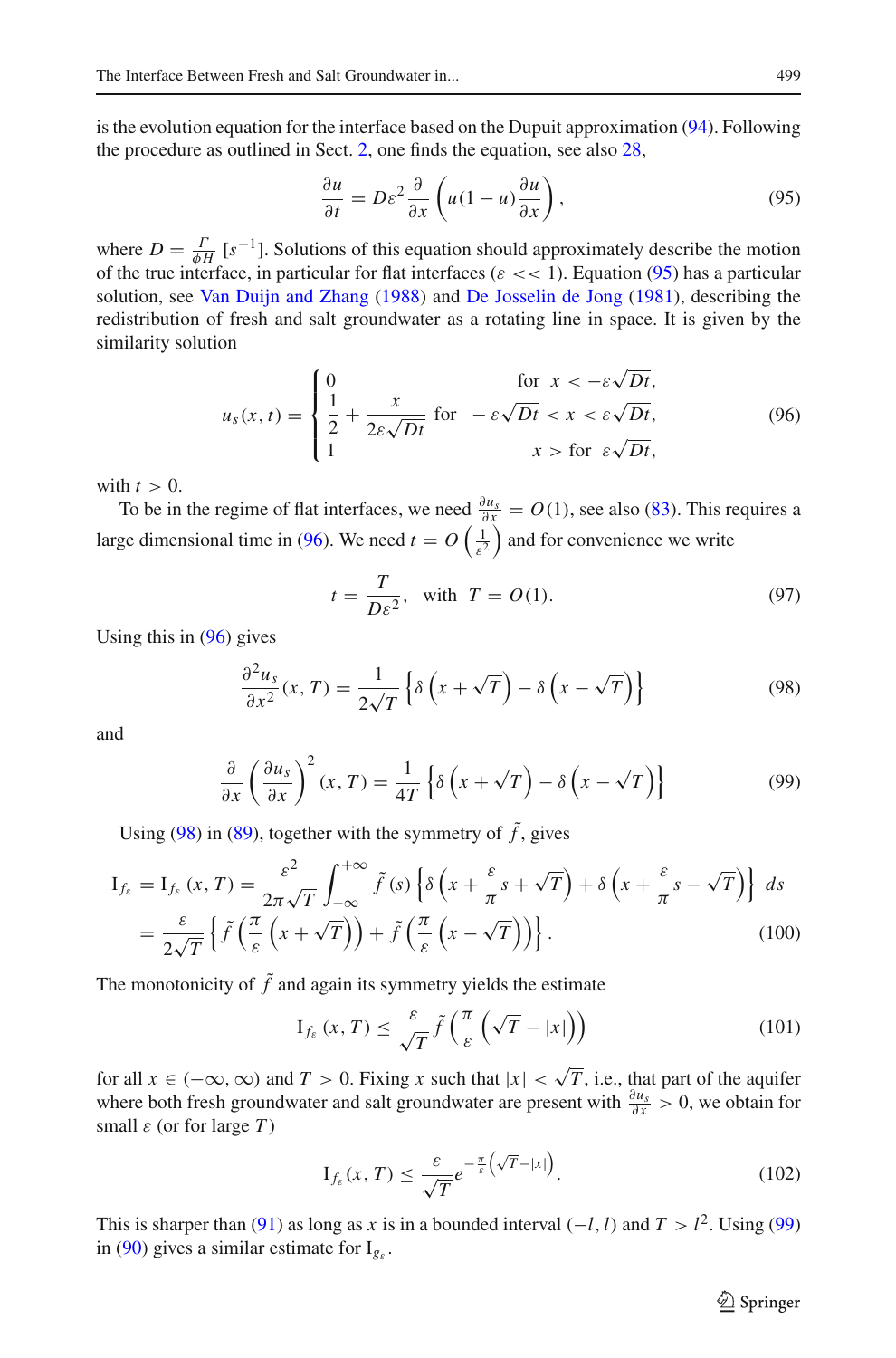#### <span id="page-19-1"></span>**Fig. 5** Piecewise linear interface

*Remark* The rotating line solution [\(96\)](#page-18-1) is close to the situation of the Claim in Sect. [4,](#page-6-0) because the second-order derivative of the interface only has a contribution at the toe (where  $u \downarrow 0$  and at the top (where  $u \uparrow 1$ ).

#### <span id="page-19-0"></span>**6.1 Explicit Case**

The rotating line similarity solution [\(96\)](#page-18-1) can be generalized to the 'non-flat case' in which we keep the influence of the denominator  $1 + \zeta^2$ . In [De Josselin de Jong](#page-23-0) [\(1981](#page-23-0)), and later in a generalized stetting in [Van Duijn and Zhang](#page-24-11) [\(1988](#page-24-11)), it was shown that the Dupuit interface motion Eq. [\(28\)](#page-6-2) has a rotating line solution as well. Only the speed of rotation is different. Inspired by this solution, a comparison was made in [De Josselin de Jong](#page-23-0) [\(1981](#page-23-0)) between the Dupuit discharge and the exact discharge due to a straight line fresh–salt interface as is shown in Fig. [5.](#page-19-1) It is instructive to repeat that comparison here because expressions [\(42\)](#page-10-0), [\(43\)](#page-10-2) and [\(54\)](#page-11-6) give directly the result.

For convenience, we drop the time dependence, but keeping the same notation as in Sects. [3](#page-4-0) and [4.](#page-6-0)

In the integral term  $(54)$ , we use

$$
\frac{\partial}{\partial x}\left(\frac{\zeta_x^{(1,2)}}{1+\zeta_x^2}\right) = \frac{p^{(1,2)}}{1+p^2}\{\delta(x-S_1) - \delta(x-S_2)\},\tag{103}
$$

where  $p = \tan p$ , see Fig. [5.](#page-19-1)

This gives for all  $x \in \mathbb{R}$  and  $0 \le z \le H$ 

$$
\text{Int}(x, z; \zeta) = \frac{i\Gamma}{2\pi} \omega_{-}(S_1, x, 0, z) \frac{p}{1 + p^2} - \frac{i\Gamma}{2\pi} \omega_{-}(S_2, x, H, z) \frac{p}{1 + p^2} + \frac{\Gamma}{2\pi} \omega_{+}(S_1, x, 0, z) \frac{p^2}{1 + p^2} - \frac{\Gamma}{2\pi} \omega_{+}(S_2, x, H, z) \frac{p^2}{1 + p^2}.
$$
 (104)

From [\(57\)](#page-12-3), we immediately see

$$
\omega_{-}(S_1, x, 0, z) = \omega_{-}(S_2, x, H, z) = 0.
$$

Hence

Int(x, z; 
$$
\zeta
$$
) =  $\frac{\Gamma}{2\pi} \frac{p^2}{1 + p^2} \{\omega_+(S_1, x, 0, z) - \omega_+(S_2, x, H, z)\}.$  (105)

 $\circledcirc$  Springer

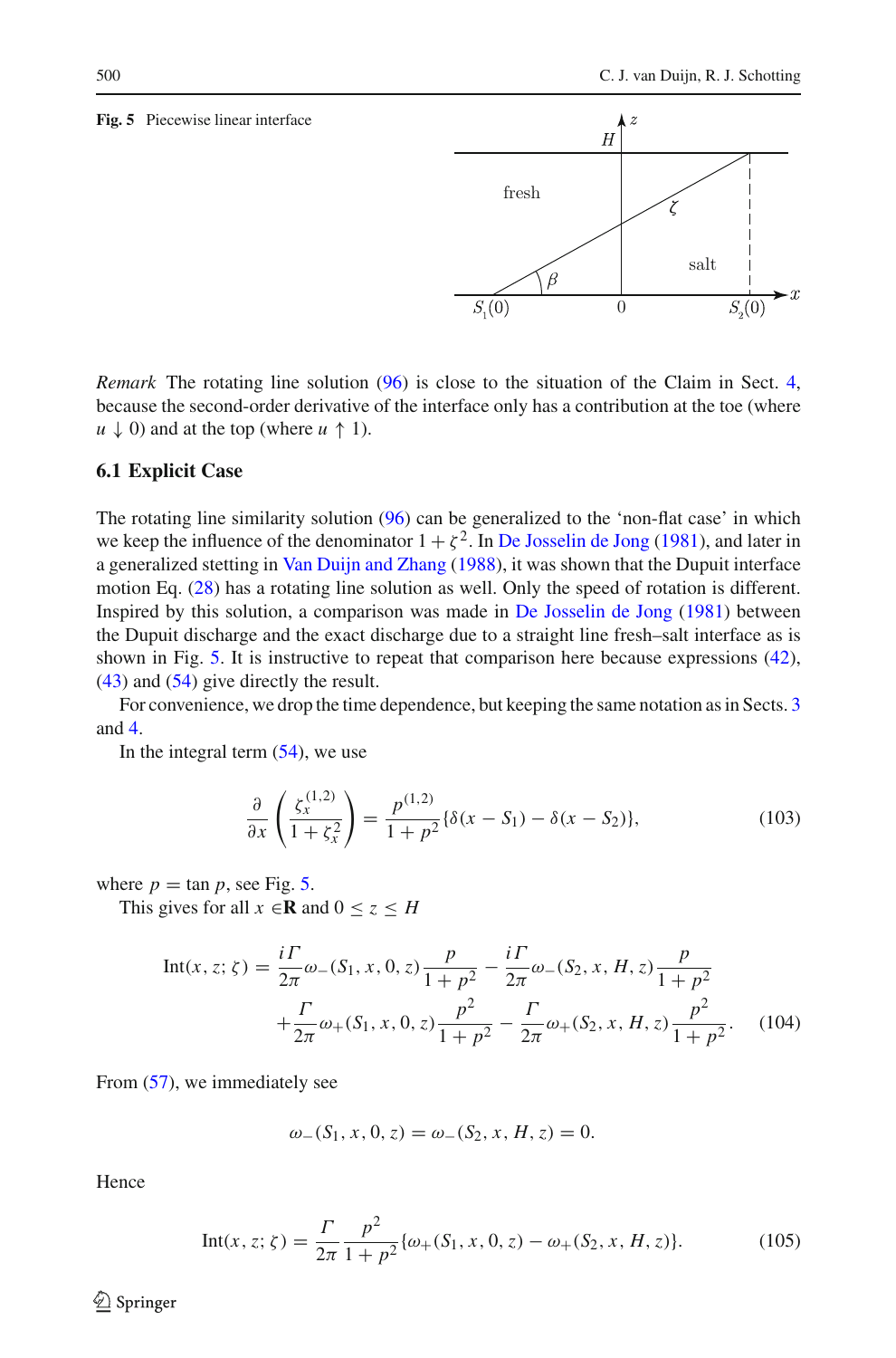

<span id="page-20-1"></span>**Fig. 6** *Upper picture* the full (exact) discharge field. *Lower picture* the Dupuit discharge field [as published in [De Josselin de Jong](#page-23-0) [\(1981](#page-23-0))]

Using the definition [\(55\)](#page-11-4) of  $\omega_{+}$ , we find

<span id="page-20-0"></span>
$$
\text{Int}(x, z; \zeta) = \frac{\Gamma}{\pi} \frac{p^2}{1 + p^2} \begin{cases} \ln \left( \frac{1 - e^{-(\tilde{S}_1 - \tilde{x}) + i\tilde{z}}}{1 + e^{-(\tilde{S}_2 - \tilde{x}) + i\tilde{z}}} \right) \text{ for } x < S_1, \qquad (a) \\ \ln \left( \frac{1 - e^{+(\tilde{S}_1 - \tilde{x}) - i\tilde{z}}}{1 + e^{-(\tilde{S}_2 - \tilde{x}) + i\tilde{z}}} \right) \text{ for } S_1 < x < S_2, \quad (b) \\ \ln \left( \frac{1 - e^{+(\tilde{S}_1 - \tilde{x}) - i\tilde{z}}}{1 + e^{+(\tilde{S}_2 - \tilde{x}) - i\tilde{z}}} \right) \text{ for } x > S_2. \qquad (c) \end{cases}
$$

Using [\(106\)](#page-20-0) in expressions [\(42\)](#page-10-0) and [\(43\)](#page-10-2) gives the exact discharges in the different regions. Fig. [6,](#page-20-1) which is taken from [De Josselin de Jong](#page-23-0) [\(1981\)](#page-23-0), shows the discharges as well as the corresponding Dupuit discharges. Note that for  $x < S_1$  (where  $\zeta(x) = 0$  and  $\frac{d\zeta}{dx} = 0$ ) and for  $x < S_2$  (where  $\zeta(x) = H$  and  $\frac{d\zeta}{dx} = 0$ ), the Dupuit discharges vanish. There the only flow contribution comes from [\(106a](#page-20-0)) and [\(106c](#page-20-0)).

# **7 Discussion and Conclusions**

In this paper, we revisit the work of de Josselin de Jong on fresh–salt groundwater. In particular, we take his paper [De Josselin de Jong](#page-23-0) [\(1981\)](#page-23-0) as starting point for our analysis. In that paper, he considered fresh and salt groundwater in a horizontally extended aquifer. The scale of the problem is such that a sharp interface exists between the fluids. Based on earlier work [De Josselin de Jong](#page-23-20) [\(1977\)](#page-23-20), he constructs an expression for the horizontal and ver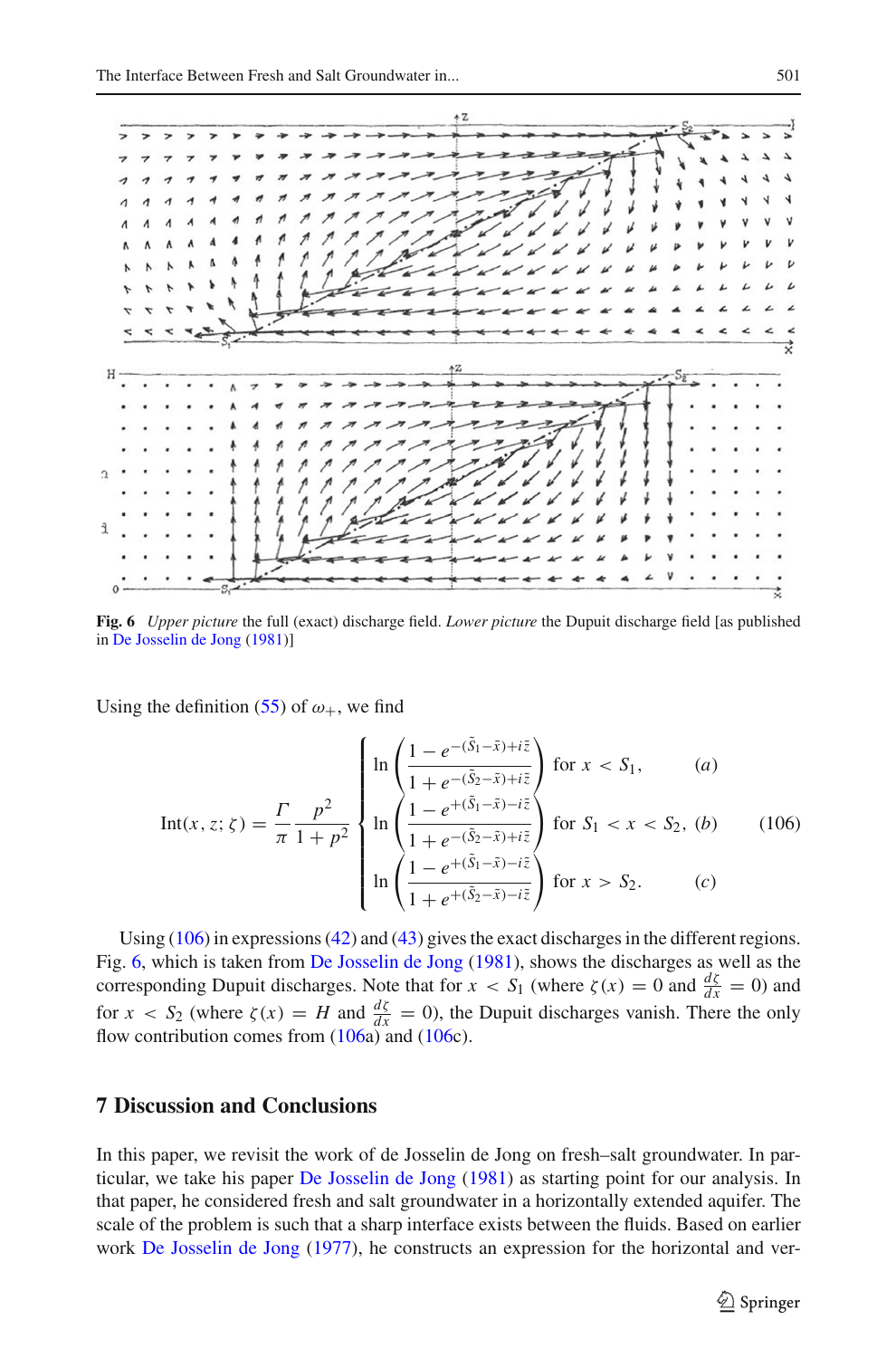tical discharge in terms of an integral along the fresh–salt interface. In doing so, he used the stream function formulation form [De Josselin de Jong](#page-23-20) [\(1977](#page-23-20)). In this formulation, the stream function (and hence the discharge field) can be obtained for a given interface shape. In [De Josselin de Jong](#page-23-0) [\(1981\)](#page-23-0), he also considers a Dupuit–Forchheimer type approximation in which it is assumed that the horizontal discharge  $q_x = q_x(x, z)$  does not depend on *z* in each fluid. He verified this assumption using the stream function for a particular (piecewise linear) interface.

In this paper, we start from  $(16)$  as starting point. Applying integration by parts to  $(15)$ , we recover the Dupuit–Forchheimer discharges as found by [De Josselin de Jong](#page-23-0) [\(1981](#page-23-0)), see expressions  $(42)$ – $(44)$ . Moreover, we are able to give precise mathematical conditions for the validity of approximations [\(18\)](#page-5-0) and [\(46\)](#page-10-3). These conditions read as follows: If for some  $t > 0$  and  $x_0 \in \mathbf{R}$  we have

<span id="page-21-0"></span>i) 
$$
\int_{\mathbf{R}} \left| \frac{\partial^2 \zeta}{\partial x^2}(x, t) \right| dx < \infty
$$
 (integrability condition) (107)

ii) 
$$
\left| \frac{\partial^2 \zeta}{\partial x^2}(x, t) \right|
$$
 is small for  $|x - x_0| < H$  (linearity condition) (108)

then the Dupuit approximation holds at  $x = x_0$ , with an error that is small and that can be estimated. In other words, if  $(107)$  and  $(108)$  hold, the integral terms in  $(42)$  and  $(43)$  are small compared to the local Dupuit discharges [\(18\)](#page-5-0) and [\(46\)](#page-10-3). Note that [\(107\)](#page-21-0) and [\(108\)](#page-21-0) do not necessarily require flat interfaces. Therefore, the term  $(\partial \zeta/\partial x)^2$  in the denominator in [\(18\)](#page-5-0) and [\(46\)](#page-10-3) cannot always be disregarded.

In Sect. [5,](#page-11-0) we use the formulation from Sect. [3](#page-4-0) and [4](#page-6-0) to consider the case of flat interfaces. By flat we mean that  $\partial \zeta / \partial x = O(\varepsilon)$  and  $\varepsilon \ll 1$ . We give conditions for which we can estimate the order of convergence in terms of  $\varepsilon$ .

**Open Access** This article is distributed under the terms of the Creative Commons Attribution 4.0 International License [\(http://creativecommons.org/licenses/by/4.0/\)](http://creativecommons.org/licenses/by/4.0/), which permits unrestricted use, distribution, and reproduction in any medium, provided you give appropriate credit to the original author(s) and the source, provide a link to the Creative Commons license, and indicate if changes were made.

#### **Appendix: Derivation of Expression [\(15\)](#page-4-3)**

We obtain expression  $(15)$  as the solution of boundary value problem  $(12)$ – $(14)$  in several steps. These steps are outlined here for completeness.

1. The stream function in the whole space **R**<sup>2</sup> due to a vortex of strength  $m(x_s)$ : =  $\Gamma \frac{\partial \zeta}{\partial x}(x_s)$ at the points  $(x_s, \zeta(x_s))$  is given by

<span id="page-21-1"></span>
$$
\Psi''(x, z; x_s) = -\frac{m(x_s)}{2\pi} \ln r,\tag{109}
$$

where

$$
r = \sqrt{(x - x_s)^2 + (z - \zeta(x_s))^2}.
$$
 (110)

 $\circledcirc$  Springer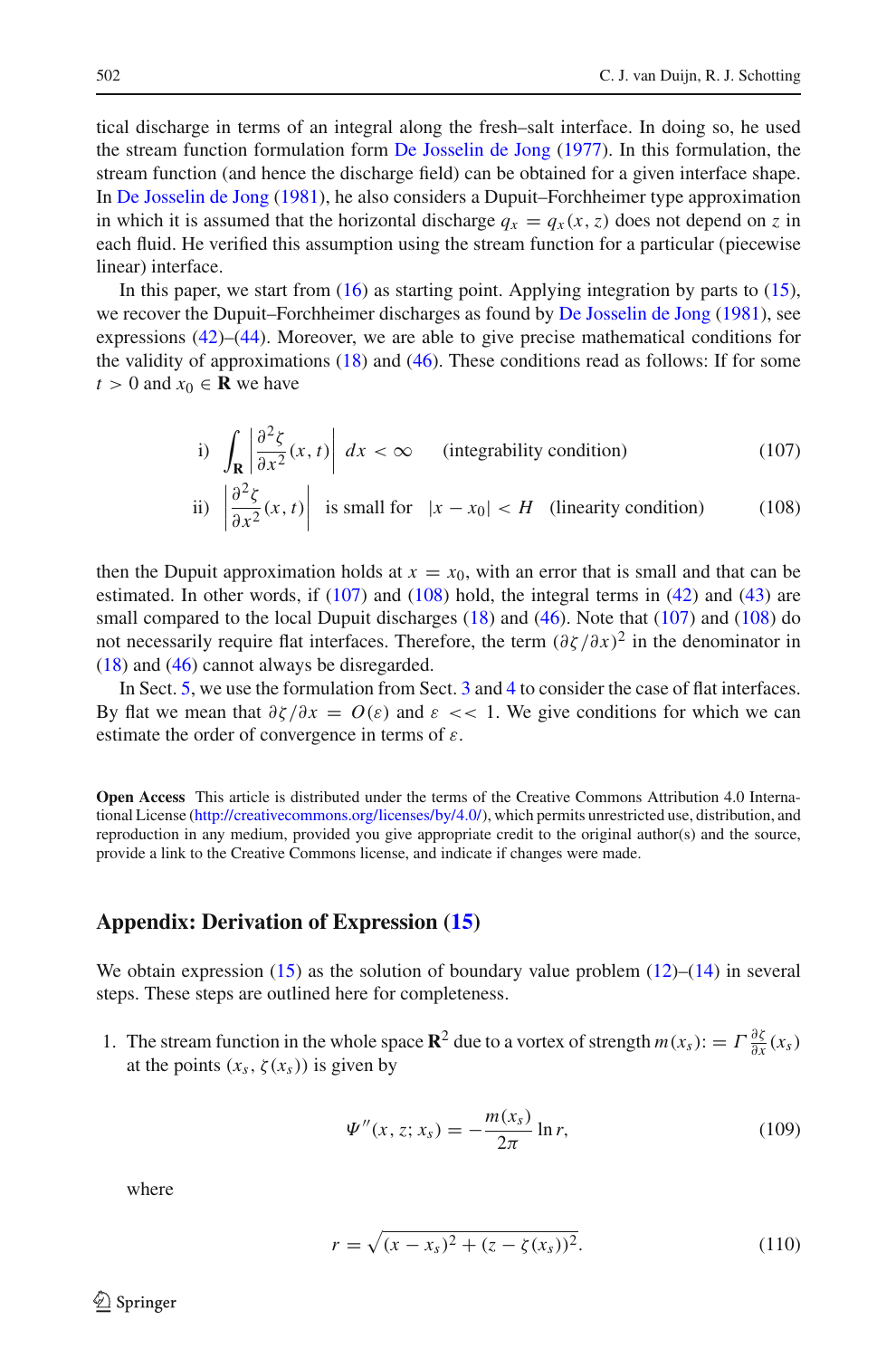2. Using the method of images, one constructs from [\(109\)](#page-21-1) the stream function due to a single vortex in the strip  $\Omega$  that satisfies the boundary conditions [\(14\)](#page-4-2). A little bookkeeping gives

<span id="page-22-0"></span>
$$
\Psi'(x, z; x_s) = -\frac{m(x_s)}{4\pi} \sum_{n=-\infty}^{+\infty} \ln \left\{ \frac{(z - \zeta(x_s) - 2nH)^2 + (x - x_s)^2}{(z + \zeta(x_s) - 2nH)^2 + (x - x_s)^2} \right\}.
$$
 (111)

It is possible to rewrite expression [\(111\)](#page-22-0) in a more convenient form

<span id="page-22-1"></span>
$$
\Psi'(x, z; x_s) = -\frac{m(x_s)}{4\pi} \ln \left\{ \frac{\cosh(\tilde{x} - \tilde{x}_s) - \cos(\tilde{z} - \tilde{\zeta}(x_s))}{\cosh(\tilde{x} - \tilde{x}_s) - \cos(\tilde{z} + \tilde{\zeta}(x_s))} \right\},
$$
(112)

where  $\tilde{x} = \frac{\pi x}{H}$ , etc.

The step from [\(111\)](#page-22-0) to [\(112\)](#page-22-1) is classical (e.g., see [Bear](#page-23-11) [\(1979\)](#page-23-11), p. 363 or [Lamb](#page-23-27) [\(1879\)](#page-23-27), p. 71) but non-trivial. To understand the derivation, it is helpful to interpret [\(112\)](#page-22-1) as the potential due to a single well, at  $(x_s, \zeta(x_s))$  with strength  $m(x_s)$ , in an infinite strip between two streams. In such cases, one introduces a complex potential  $w = w(\xi)$ , with  $\xi = x + iz$ and writes instead of  $(111)$  and after the same book keeping

$$
-\frac{m(x_s)}{2\pi}\sum_{n=-\infty}^{+\infty}\ln\left\{\frac{(\xi-\xi(x_s)-2nHi)}{(\xi-\xi^*(x_s)-2nHi)}\right\}\tag{113}
$$

where  $\xi(x_s) = x_s + i\zeta(x_s)$  and  $\xi^*(x_s)$  its complex conjugate. This expression can be written as

$$
-\frac{m(x_s)}{2\pi}\left\{\ln\left(\frac{\xi-\xi(x_s)}{\xi-\xi^*(x_s)}\right)+\sum_{n=1}^{\infty}\ln\left\{\frac{\left(\frac{\xi-\xi(x_s)}{2n+1}\right)^2+1}{\left(\frac{\xi-\xi^*(x_s)}{2n+1}\right)^2+1}\right\}\right\}
$$
(114)

or

<span id="page-22-2"></span>
$$
-\frac{m(x_s)}{2\pi}\ln\left\{\frac{\left(\frac{\xi-\xi(x_s)}{2H}\right)\prod\limits_{n=1}^{\infty}\left(\left(\frac{\xi-\xi(x_s)}{2nH}\right)^2+1\right)}{\left(\frac{\xi-\xi^*(x_s)}{2H}\right)\prod\limits_{n=1}^{\infty}\left(\left(\frac{\xi-\xi^*(x_s)}{2nH}\right)^2+1\right)}\right\}\tag{115}
$$

Using the identity

$$
\sinh(\pi z) = \pi z \prod_{n=1}^{\infty} \left( 1 + \frac{z^2}{n^2} \right) \text{ for } z \in \mathbf{C},
$$

in expression [\(115\)](#page-22-2) gives

$$
-\frac{m(x_s)}{2\pi}\ln\left\{\frac{\sinh((\tilde{\xi}-\tilde{\xi}(x_s))/2)}{\sinh((\tilde{\xi}-\tilde{\xi}^*(x_s))/2)}\right\}\tag{116}
$$

Taking the real part of this expression gives [\(112\)](#page-22-1).

3. To obtain the stream function due to the vortex distribution along the whole interface, one has to integrate  $(112)$  with respect to  $x_s$ , according to

$$
\Psi(x,z)=\int_{-\infty}^{+\infty}\Psi'(x,z;x_s)\,dx_s.
$$

 $\hat{\mathfrak{D}}$  Springer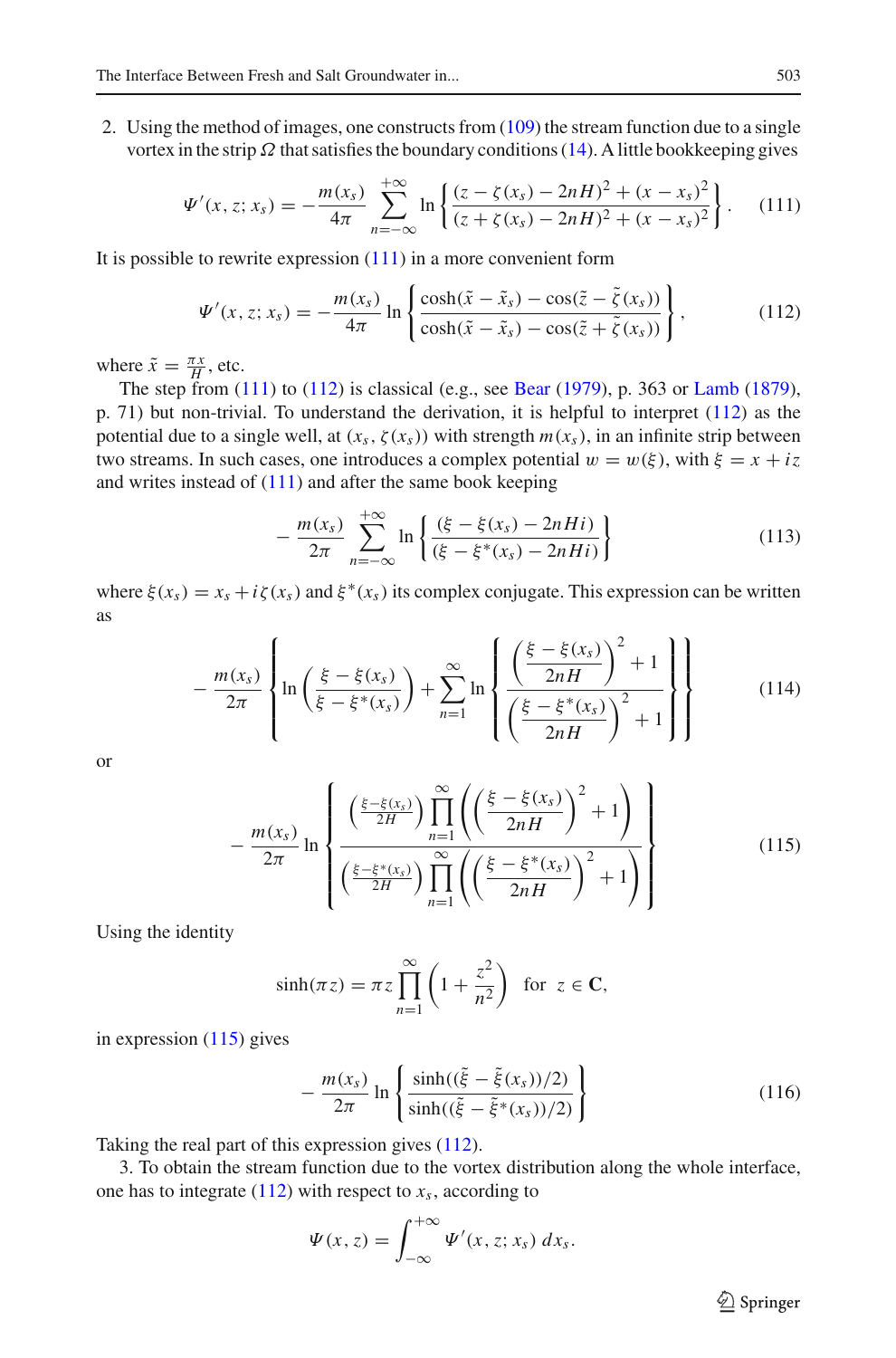This gives expression [\(15\)](#page-4-3). Note that the boundary condition  $\Psi \to 0$  as  $|x| \to \infty$ , as required in [\(9\)](#page-3-4), is only satisfied if we assume that  $d\zeta/dx \to 0$  as  $|x| \to \infty$ .

## **References**

- <span id="page-23-16"></span>Bakker, M.: Transient Dupuit interface flow with partially penetrating features. Water Resour. Res. **34**(11), 2911–2918 (1989)
- <span id="page-23-11"></span>Bear, J.: Hydraulics of Groundwater. McGraw-Hill, New York (1979)
- <span id="page-23-12"></span>Bear, J., Cheng, A.H.D., Quazar, D., Sorek, S., Herrera, I. (eds.): Seawater Intrusion in Coastal Aquifers. Theory and Applications of Transport in Porous Media. SPRINGER SCIENCE+BUSINESS MEDIA, DORDRECHT (1999)
- <span id="page-23-7"></span>Bear, J., Verruijt, A.: Modeling Groundwater Flow and Pollution. D. Reidel Publ. Comp., The Netherlands (1987)
- <span id="page-23-26"></span>Bertsch, M., Esteban, J.R., Hongfei, Z.: On the asymptotic behavior of the solutions of degenerate equation in hydrology. Nonlinear Anal. Theory Methods Appl. **19**(4), 365–374 (1992)
- <span id="page-23-24"></span>Charny, I.A.: Underground Hydraulic Gas Dynamics. Gostoptekhizdat, Moscow (1993). (In Russian)
- <span id="page-23-25"></span>Charny, I.A., et al.: Gas Storage in Horizontal and Mildly Dipping Aquifers. Nedra, Moscow (1968). (In Russian)
- <span id="page-23-8"></span>Choquet, C., Diédhiou, M.M., Rosier, C.: Mathematical analysis of a sharp-diffuse interfaces model for seawater intrusion. J. Differ. Equ. (2015), article in press
- <span id="page-23-17"></span>Danilov, L.V., Katz, R.M.: Hydrodynamic Studies of Mutual Displacement of Fluids in Porous Media. Nedra, Moscow (1980). (in Russian)
- <span id="page-23-10"></span>Dawson, C., Adnan, M.: Exploring salinity issues in the Texas coast using SELFE: Semi-implicit finiteelement/volume Eulerian–Lagrangian algorithm. Institute for Engineering and Sciences, ICES. The University of Texas at Austin (2015). Report number TWBD 1348311523
- <span id="page-23-19"></span>De Josselin de Jong, G.: Singularity distributions for the analysis of multiple-fluid flow through porous media. J. Geophys. Res. **65**(1960), 3739–3758 (1960)
- <span id="page-23-21"></span>De Josselin de Jong, G.: Generating functions in the theory of flow through porous media. In: de Wiest, R.I.M. (ed.) Flow Through Porous Media, pp. 377–400. Academic Press, New York (1969)

<span id="page-23-20"></span>De Josselin de Jong, G.: Review of vortex theory for multiple fluid flow. Delft Prog. Rep. **2**, 225–236 (1977)

- <span id="page-23-0"></span>De Josselin de Jong, G.: The simultaneous flow of fresh and salt water in aquifers of large horizontal extension determined by shear flow and vortex theory. Proc. Euromech. **143**, 75–82 (1981)
- <span id="page-23-23"></span>De Josselin de Jong, G.: Springer series: Theory and applications of Transport in Porous Media. Editors: Schotting, R.J., C.J. van Duijn and A. Verruijt. 2006. ISBN 978-1-4020-3629-3 (2006)
- <span id="page-23-3"></span>Duchon, J., Robert, R.: Pertubation quasi-différentielle d'un semi-groupe régularisant dans une échelle d'espaces de Banach. C.R. Acad. Sci. Paris **301**, 561–564 (1985)
- <span id="page-23-4"></span>Duchon, J., Robert, R.: Estimation d'opérateurs intégraux du type de Cauchy dans les échelles d'Ovsjannikov et application. Ann. Inst. Fourier **36**, 83–95 (1986)
- <span id="page-23-13"></span>Dupuit, J.: Estudes Thoriques et Pratiques sur le mouvement des Eaux dans les canaux dcouverts et travers les terrains permables, 2nd edn. Dunod, Paris (1863)
- <span id="page-23-14"></span>Forchheimer, P.: Über die Ergiebigkeit von Brunnen-Anlagen und Sickerschlitzen. Z. Architekt. Ing.-Ver. **32**, 539–563 (1886)
- <span id="page-23-1"></span>Ghyben, W.B.: Nota in verband met de voorgenomen putboring nabij Amsterdam, Tijdschrift van het Koninklijk Inst. van Ing. (1888)
- <span id="page-23-18"></span>Gasda, S.E., Nordbotten, J.M., Celia, M.A.: Vertically averaged approaches for CO2 migration with solubility trapping. Water Resour. Res. **47**, W05528 (2011)
- <span id="page-23-2"></span>Herzberg, A.: Die Wasserversorgung einiger Nordseebader. J. Gasbeleucht. Wasserversorg **44**, 815–819 (1901)
- <span id="page-23-5"></span>Hong, J.R.C., Hilhorst, D.: The interface between fresh and salt groundwater. In: Proceedings, International colloquium on free boundary problems: Theory and applications, Irsee (1987)
- <span id="page-23-6"></span>Hong, J.R.C., Van Duijn, C.J., Hilhorst, D., Van Kester, J.: The interface between fresh and salt groundwater: a numerical study. IMA J. Appl. Math. **42**, 209–240 (1989)
- <span id="page-23-15"></span>Huppert, H.E., Woods, A.W.: Gravity-driven flows in porous layers. J. Fluid Mech. **292**, 55–69 (1995)
- <span id="page-23-9"></span>Jazar, M., Monneau, R.: Derivation of seawater intrusion models by formal asymptotics. SIAM J. Appl. Math. **74**(4), 1152–1173 (2014)
- <span id="page-23-22"></span>Kidder, R.E.: Motion of the interface between two immiscible liquids of unequal density in a porous solid. J. Appl. Phys. **27**(12), 1546–1548 (1956b)
- <span id="page-23-27"></span>Lamb, S.H.: A treatise on the mathematical theory of the motions of fluids. The University Press, Cambridge (1879)